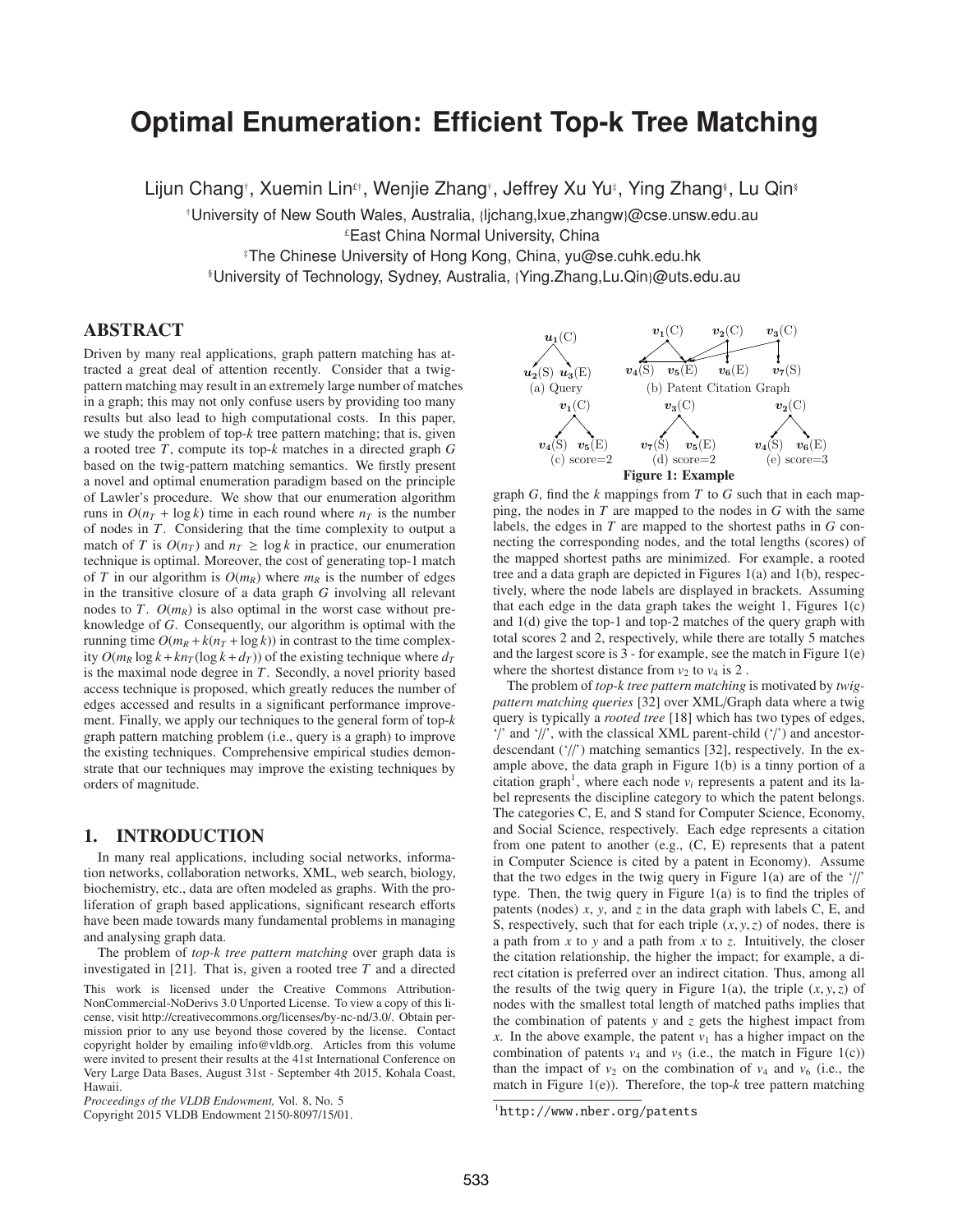can be used to identify the *k* results of a twig query with the highest preference/relevance among a possibly exponential number of results. Another example is that to launch a new product, a company may need to assemble a professional team with the people at different levels and having various designated skills. The goal is to assemble such a team so that people can work well with each other in the team. The top-*k* tree pattern matching can also serve for this purpose against the data graph based on LinkedIn or Xing (https://www.linkedin.com/, https://www.xing.com/). In such applications, a query tree may have tens of nodes. Due to space limits, we leave the details in the full paper [4].

Efficiently computing top-*k* tree pattern matches not only serves for the purpose of strengthening the relevance/preference of twigpattern matching results but may also serve for the purpose of top-*k graph pattern matching* where query is a general graph. As presented in [7], the techniques in [21] for computing top-*k* tree pattern matches can be used as a key building block to retrieve the top-*k* graph pattern matches by decomposing a query graph into a set of spanning trees. Motivated by these, in the paper we study the problem of efficient top-*k* tree pattern matching, namely kTPM.

Existing Approach. The authors in [21] present an efficient dynamic programming based algorithm DP-B for kTPM with distinct node labels in a query *T*. It iteratively enumerates the top-*k* matches starting from the top-1 match. To enumerate the top- $i$  ( $i \leq k$ ) match *M<sub>i</sub>* of *T* from the top- $(i - 1)$  match, DP-B runs in a *pull-down* fashion to *recursively* compute  $M_i$  to avoid visiting every node in  $G$ . With a priority queue of length (up to) *k* maintained at each node of *G* for the efficiency purpose, at each iteration DP-B runs in time  $O(d_u^2 + \log k)$  for each node *u* in *T*, where  $d_u$  is the degree of *u* in *T*. Thus, DP-B runs in time  $O(n_T(d_T + \log k))$  in each round of enumeration and runs in  $O(m_R \log k + kn_T(\log k + d_T))$  total time, where  $n<sub>T</sub>$  is the number of nodes in *T*,  $d<sub>T</sub>$  is the maximal node degree in *T*, and  $m_R$  is the number of edges in the *run-time* graph that is a very small portion of the transitive closure of a data graph *G* induced by the edges in *T* (i.e., an edge  $(v_1, v_2)$  in the transitive closure of *G* is included in the run-time graph if and only if *T* has an edge  $(u_1, u_2)$ such that the labels of  $u_1$  and  $v_1$  are the same, and the labels of  $u_2$ and  $v_2$  are also the same).

Our Approach. We propose a novel enumeration strategy based on the principle of Lawler's procedure. To enumerate the top-*i* result from the top- $(i − 1)$  result  $M_{i-1}$ , it can be shown that we only need to replace one node *v* in  $M_{i-1}$  with its "sibling" node in G to generate a new candidate. Thus, there are totally at most  $n<sub>T</sub>$  new candidates generated. Moreover, we can also show that in such  $n_T$ replacements, only one node needs to be replaced by its *j*th ( $j \leq k$ ) "best" sibling where  $j$  is dynamically changed (thus,  $O(\log k)$  time), while each of the others only needs to be replaced by its "best" sibling (thus, *O*(1) time). The best match (i.e., lowest score) among these newly generated candidates and the candidates generated in earlier rounds is the top-*i* match, which can be done in  $O(\log k)$ time. Therefore, our enumeration runs in  $O(n_T + \log k)$  time instead of  $O(n_T(\log k + d_T))$  in [21]. Consequently, our algorithm runs in  $O(m_R + k(n_T + \log k))$  time in comparison to  $O(m_R \log k +$  $kn<sub>T</sub>(log k + d<sub>T</sub>)$  in [21]. Our algorithm is optimal regarding the worst case, considering that  $n_T \geq \log k$  in practice.

Later in Section 3, we will show that it is immediate  $m_R = \theta n_T$  on average, where  $\theta$  is the average number of edges of the same type in the transitive closure. Two edges,  $(u_1, u_2)$  and  $(v_1, v_2)$ , belong to the same type if and only if the labels of  $u_1$  and  $v_1$  are the same, and the labels of  $u_2$  and  $v_2$  are also the same. Thus, the time complexity of our algorithm is  $O(n_T(\theta + k) + k \log k)$ , while the algorithm DP-B in [21] runs in time  $O(n_T(\theta \log k + k \log k + k d_T))$ . Although  $\theta$  can be quadratic to the number of nodes in *G* in the worst case, it is small in practice (e.g., in DBLP data with 1.18 million nodes,  $\theta = 5900$ ); that is, our algorithm behaves linearly regarding  $n<sub>T</sub>$ .

[21] also proposes an approach DP-P to run DP-B with a priority order aiming at reducing the number of edges accessed in the run-time graph such that DP-P always extends the partial match with the smallest current score. In this paper, we also extend our techniques by avoiding loading in all edges of a run-time graph. We develop a tighter trigger than that in DP-P to delay a loading of edges in a run-time graph. As a result, our second algorithm is orders of magnitude faster than the techniques in [21].

Contributions. Our main contributions are summarized as follows.

- We propose a novel and optimal enumeration strategy that leads to an optimal algorithm to compute kTPM in  $O(m_R +$  $k(\log k + n_T)$  time in contrast to the existing techniques in [21] with  $O(m_R \log k + kn_T(\log k + d_T))$  running time.
- We develop novel pruning techniques to reduce the number of retrieved edges from a run-time graph (i.e., reduce  $m_R$ ) and to compute top-*k* matches in a priority order, which significantly speed up the computation.
- While being immediately applicable to obtaining the top-*k* results of a twig query with unique node labels and '/' semantics, the above techniques can also be immediately extended to support obtaining the top-*k* results of a general form of twig queries, as well as to significantly improve the performance of the techniques [7] for top-*k* graph pattern matching.

We conduct empirical studies on large real and synthetic graphs. Extensive performance studies demonstrate that the proposed algorithms significantly outperform the state-of-the-art algorithms in [21] by several orders of magnitude.

Organization. The rest of the paper is organized as follows. A brief overview of related work is given below. Section 2 provides the problem definition. Section 3 presents our new enumeration paradigm, while Section 4 presents our second algorithm aiming to reduce the access of a run-time graph. Extensions of our techniques are discussed in Section 5, followed by experimental results in Section 6. Finally, a conclusion is given in Section 7. *Proofs are omitted due to space limits and can be found in the full version [4]*.

Related Work. Top-*k* query answering for relational data has been extensively studied. The first fundamental work may be found in [12], and a survey is presented in [25]. Various top-*k* queries have also been investigated over spatial data, such as kNN [16], RkNN [27], etc. Nevertheless, these techniques are not applicable to computing top-*k* graph pattern matches [7, 21].

Computing various occurrences (or matches) of a structure *q* in a large data graph *G* has recently drawn a great deal of attention. It may be classified into three categories: 1) subgraph isomorphism, 2) pattern matching, and 3) graph simulation.

*1. Subgraph Isomorphism.* A subgraph isomorphism of *q* in *G* is a one-to-one mapping function *f* from nodes of *q* to nodes of *G*, which preserves the label information and the edge information; that is, an edge in  $q$  is mapped to an edge in  $G$  [30, 31, 22]. Subgraph isomorphism is NP-complete, and the existing approaches are based on a backtracking paradigm [31] combining with the techniques of matching ordering, connectivity enforcement, and the neighbourhood based compression [22, 30]. Similarity matching, which finds all approximate occurrences of *q* in *G* with the number of possible missing edges bounded by a given threshold, has been studied (e.g., [35]). All these techniques do not aim at ranked queries (i.e., results generated do not follow any designated order); thus, they are not applicable to the top-*k* pattern matching problems by avoiding enumerating all results.

*2. Pattern Matching.* Subgraph isomorphism sometimes may be too restrictive to identify patterns in many other applications [7, 13, 21, 36]. *Pattern matching relaxes subgraph isomorphism by*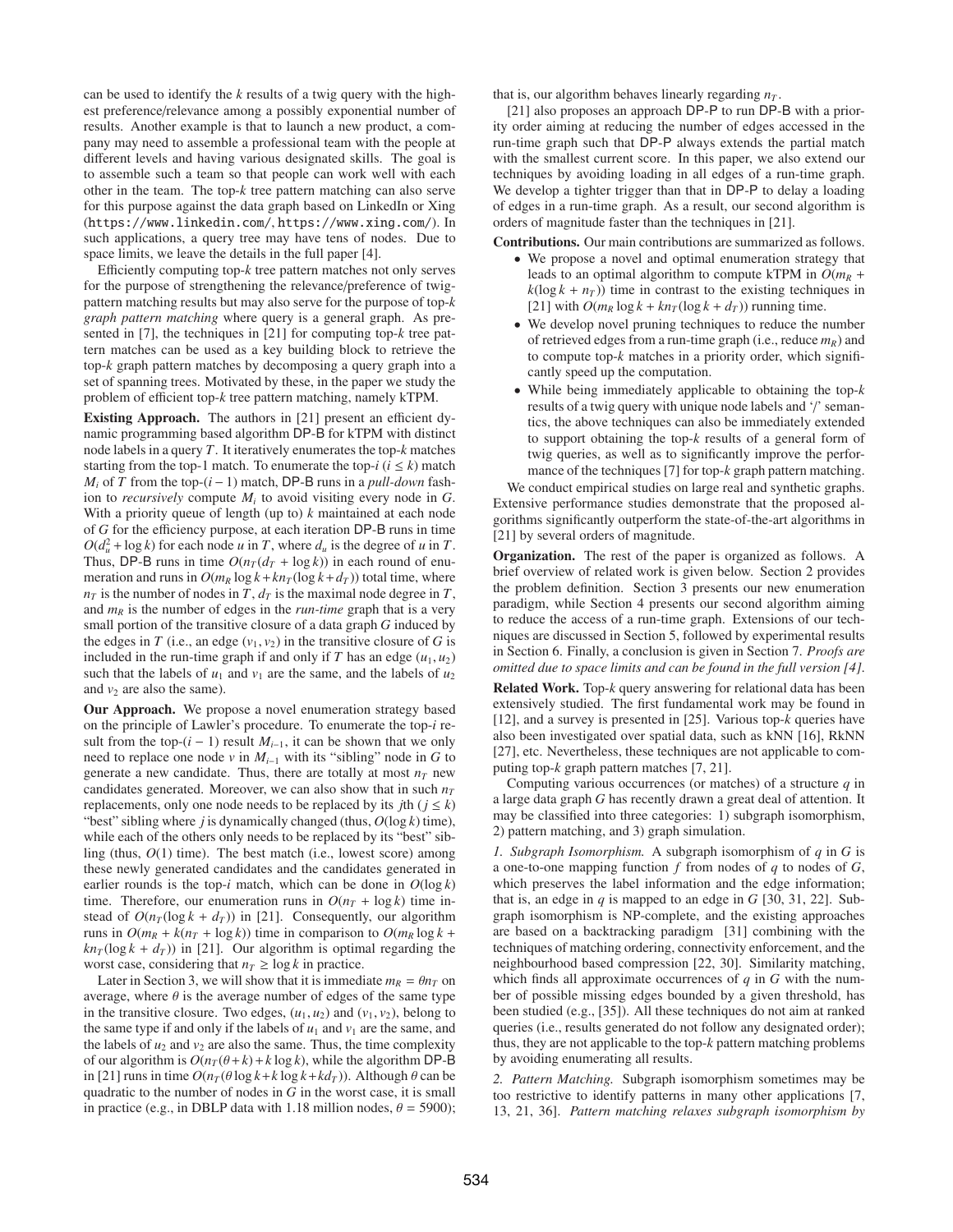*mapping edges of q to paths in G.* The problem of enumerating all matches of a query graph has been studied regarding different types of query graphs, including a tree [5, 20, 34], a directed acyclic graph [5], and a general graph [6]. The problem of retrieving graph pattern matches by restricting each matching path to be within a given threshold is investigated in [36]. The problem of twig-pattern matching over XML is studied in [3, 19]. Nevertheless, the above techniques are not applicable to top-*k* pattern matching queries since 1) they do not generate results according to any scoring function and/or 2) they only focus on the data graphs with a tree form (e.g., XML data in [3, 19]). The most related works are from [7, 21], where [21] studies the top-*k* tree pattern matching and [7] studies top-*k* graph pattern matching. In this paper, we study efficient top-*k* tree matching and extend our techniques to top-*k* graph matching, and we will show that our techniques significantly improve the existing techniques in [7, 21].

*3. Graph Simulation.* Another structure matching is bounded graph simulation [14]. In the model of bounded graph simulation, the result is a binary relation,  $R \subseteq V_q \times V_G$  where  $V_q$  and  $V_G$  are the sets of nodes of *q* and *G*, respectively. Finding the top-*k* data nodes *v* in  $V_G$ , for a designated query node *u* in  $V_q$  such that  $(u, v) \in R$ , is studied in [15]. Nevertheless, due to inherently different problem natures, these techniques are inapplicable to our top-*k* pattern matching problems.

*Others.* Generalizations of graph *homomorphism* [24] and graph isomorphism [17] may be found in [13], which also map edges in a graph to paths in another graph. Nevertheless, these are based on the whole matching of two graphs rather than the occurrences of one subgraph in another. Another formula of evaluating the top-*k* twig query on a graph may be found in [29] which maps a rooted tree to a *steiner tree* in data graph and ranks the results based on the total weights of the resulted steiner trees; this is inherently different from our top-*k* tree matching problem (NP-hard vs polynomial time solvable). Finally, finding the top-*k* min-cost connected trees over a data graph for keyword search, which is NP-hard [11], is investigated in [2, 11], and a survey can be found in [33]. However, these techniques cannot be used to compute the top-*k* tree matches defined in this paper since the problems are inherently different: NP-hard vs polynomial time solvable.

*Remark.* Below are the relationships among the above queries. A twig-pattern matching over XML in [3, 19] considers matches between two trees, while the subgraph isomorphism in [30, 31, 22] considers a one-to-one mapping from the nodes and edges of a query graph to the nodes and edges of a data graph. Meanwhile, a pattern matching in [5, 6, 20, 34] considers matches from a tree or a graph to a data graph by allowing edges in a query to be mapped to paths in a graph.

#### 2. TREE PATTERN MATCHING

In this paper, we focus on *a node-labeled directed graph G* = (*V*, *E*, *l*) [18]; hereafter, a data graph always refers to a node-labeled directed graph unless otherwise specified. Here, *V* is the set of nodes, *E* is the set of edges, and *l* is a labeling function assigning each node  $v \in V$ ) a label  $l(v) \in \Sigma$ ), where  $\Sigma$  is a set of alphabets.

We use  $(v, v')$  to denote an edge from  $v$  to  $v'$  and  $(v, v')$  is referred to as an incoming edge to  $v'$  and an outgoing edge from  $v$ .  $V_G$  and *EG* denote the node set and the edge set of graph *G*, respectively. A *rooted tree* [18] is a directed tree with only one node that does not have incoming edges, namely the root, such that there is always a directed path from the root to each leaf node. Figures 2(a) and 2(b) illustrate a rooted tree and a general directed graph, respectively, where node labels are demonstrated in the brackets.

Definition 2.1: [Tree Pattern Matching] Given a rooted tree *T*

| Notation                     | Description                                                 |  |  |  |
|------------------------------|-------------------------------------------------------------|--|--|--|
| $T/G/G_R$                    | a query tree / graph / run-time graph                       |  |  |  |
| $n_T/n_R/m_R$                | #nodes in T / #nodes in $G_R$ / #edges in $G_R$             |  |  |  |
| $d_T/d_R$                    | maximum node degree in $T /$ in $G_R$                       |  |  |  |
| $u \in T/v \in G$            | a node in $T /$ in $G$                                      |  |  |  |
| l(u)/l(v)                    | Label of $u /$ label of $v$                                 |  |  |  |
| $\delta_{min}(v, v')$        | the shortest distance from $v$ to $v'$ in G                 |  |  |  |
| v.children                   | the set of all children of v in $G_R$                       |  |  |  |
| $v$ .children $\alpha$       | the set of children with label $\alpha$ of $\nu$ in $G_R$   |  |  |  |
| M                            | a match of $T$ in $G$                                       |  |  |  |
| $T_u$                        | subtree of $T$ rooted at $u$                                |  |  |  |
| q(v)                         | the node in $T$ that is mapped to $\nu$ in a match          |  |  |  |
| bs(v)                        | the lowest score of a match of $T_{q(v)}$ containing v      |  |  |  |
| $L_{v,\alpha}, H_{v,\alpha}$ | data structures to maintain nodes in v.children $_{\alpha}$ |  |  |  |

Table 1: Frequently used notations

and a data graph *G*, a *tree pattern matching f* is a mapping from *V<sub>T</sub>* to *V<sub>G</sub>* such that 1) *f* preserves the label information (i.e.,  $\forall u \in$  $V_T$ ,  $l(u) = l(f(u))$ ; 2) *f* preserves the structure information (i.e.,  $\forall$ (*u*, *u*') ∈ *E<sub>T</sub>*, there is a directed path from *f*(*u*) to *f*(*u*') in *G*).  $\Box$ 

In a matching  $f$ , each edge  $(u, u')$  in  $T$  is mapped to a path from  $f(u)$  to  $f(u')$  in *G*. Note that there could be many paths from  $f(u)$ to  $f(u')$  and we use the length of shortest paths to characterize the relevance between *T* and the *match*  $M_f = \{f(u) | u \in V_T\}$  of *T* in *G*.

**Definition 2.2:**[Penalty Score] Given a tree patten match  $M_f$  =  ${f(u) \mid u \in V_T}$  of *T* in a graph *G*, we compute its *penalty score*  $S(M_f)$  as,

$$
S(M_f) = \sum_{(u,u') \in E_T} \delta_{min}(f(u), f(u')) \qquad (1)
$$

where  $\delta_{min}(f(u), f(u'))$  is the shortest distance from  $f(u)$  to  $f(u')$  in  $G<sup>2</sup>$   $\Box$ 

Example 2.1: Regarding the query and the data graph in Figures 2(a) and 2(b), respectively, the matching  $f$ , mapping  $(u_1, u_2, u_3, u_4, u_5)$ to  $(v_1, v_3, v_6, v_7, v_{10})$ , has the penalty score  $S(M_f) = 6$ , while the matching  $f_1$ , mapping  $(u_1, u_2, u_3, u_4, u_5)$  to  $(v_1, v_3, v_5, v_7, v_9)$ , has the penalty score  $S(M_f) = 4$ .

Problem Statement. We use kTPM to denote the problem of top-*k* tree pattern matching; that is, computing the *k* tree pattern matches with the lowest scores. In this paper, we study the problem of efficiently computing kTPM.

Note that as with [21], for presentation simplicity we assume that in a rooted tree (query graph) *T*, each node has a unique label (i.e., different nodes have different labels) and there are no wildcard (\*) nodes. This assumption makes a tree pattern matching *f* a one-toone mapping from  $V_T$  to  $V_G$  though generally it is not a one-to-one mapping. In Section 5, we will show that our techniques can be immediately extended to cover a general case in which different nodes may have the same label and a node may be a wildcard node (\*). While the current definition of kTPM only covers the '//' semantics, in Section 5 we will show that our techniques can be immediately extended to include the '/' type edge. Finally, in Section 5 we will also show extensions of our techniques to top-*k* graph pattern matching [7].

Frequently used notations are summarized in Table 1. Most of them will be defined in the following sections.

## 3. OPTIMAL ALGORITHM FOR kTPM

In this section, we present a novel enumeration paradigm for generating the top- $(l + 1)$  match from the top- $l$  match. This leads to an optimal algorithm to compute kTPM. The rest of the section is organized as follows. We first present the notation and precomputation. Then, we present our enumeration techniques, followed by implementation details and the time complexity analysis.

<sup>2</sup>Note that, our techniques directly apply if node weights are also considered in the penalty score.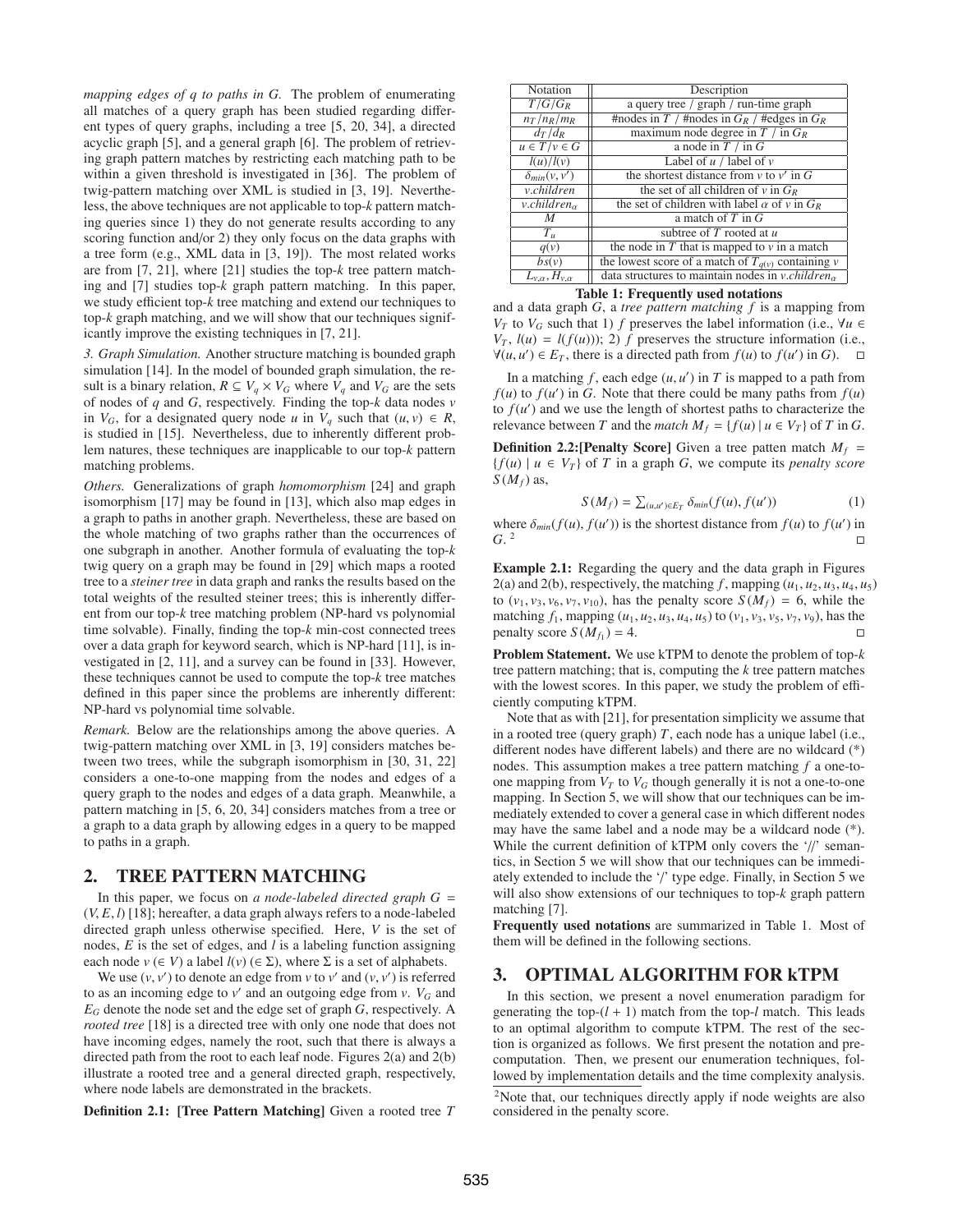

## 3.1 Notation and Pre-Computation

We use  $T$  to denote a query graph which is a rooted tree,  $r(T)$  to denote the root of *T*,  $T_u$  to denote the subtree of *T* rooted at  $u \in V_T$ , and  $n<sub>T</sub>$  to denote the number of nodes in *T*. As stated earlier, in *T*, all node labels are distinct.

**Transitive Closure.** We pre-compute a transitive closure  $G_c$  =  $(V_c, E_c)$  of  $G = (V, E)$  by the techniques in [9] in  $O(n_G m_G)$  time, where  $n_G$  and  $m_G$  are the number of nodes and the number of edges in *G*, respectively. In  $G_c$ ,  $V_c = V$ , and an edge  $(v, v')$  exists if and only if there is a path in  $G$  from  $v$  to  $v'$ . We also record the length of shortest path from  $v$  to  $v'$  in *G* as the weight of  $(v, v')$  in  $G_c$ .

Run-Time Graph. Instead of loading in *Gc* to main-memory, the authors in [21] propose to load in a subgraph of  $G_c$ , called the *runtime* graph  $G_R$  regarding *T*.  $G_R$  is defined as follows.  $G_R$  consists of the edges  $(v, v')$  in  $G_c$  *induced* by  $T$ ; that is, an edge  $(v, v')$  in  $G_c$ is included in  $G_R$  if and only if there is an edge  $(u, u')$  in  $T$  with  $l(u) = l(v)$  and  $l(u') = l(v')$ . We also store the weight (length of shortest paths) of an edge in *GR*. Clearly, finding the top-*k* matches of *T* in *G* (or  $G_c$ ) is equivalent to finding the top-*k* matches in  $G_R$ .

Figure 2(c) shows the transitive closure of the data graph in Figure 2(b), and Figure 2(d) shows the run-time graph regarding *T* in Figure 2(a). We denote the number of nodes in  $G_R$  by  $n_R$  and the number of edges in  $G_R$  by  $m_R$ . It is immediate that  $m_R$  is quadratic to  $n_G$  in the worst case but  $m_R = \theta n_T$  on average, where  $\theta$  is the average number of edges of the same type (i.e., with the same pair of labels) in the transitive closure. We denote the set of child nodes of a node *v* in *GR* by *v*.*children*. Regarding each non-leaf node  $v \in G_R$  (i.e., *v* has outgoing edges), we group the child nodes of  $\nu$  in  $G_R$  into different groups such that node labels in each group are the same, and node labels across different groups are different; particularly, *v.children*<sub>α</sub> denotes the child nodes of *v* in  $G_R$  with the label  $\alpha$ . For example, in Figure 2(d),  $v_1$ *children<sub>c</sub>* = { $v_5$ ,  $v_6$ }.

Note that we do not need to pre-compute  $G_R$ . Instead, a run-time graph  $G_R$  can be identified at query-time from  $G_c$  if edges in  $G_c$  are organized in tables as follows.

Run-Time Graph Identification. Similar to [7, 21], for each pair of node labels  $\alpha, \beta \in \Sigma$  in *G*, we store in table  $L^{\alpha}_{\beta}$  all the triples  $(v_i, v_j, \delta_{min}(v_i, v_j))$ , where  $l(v_i) = \alpha$ ,  $l(v_j) = \beta$ ,  $v_i$  can reach  $v_j$  in *G*, and  $\delta_{min}(v_i, v_j)$  is the shortest distance from  $v_i$  to  $v_j$  in *G*. Then the run-time graph can be immediately identified at query-time and loaded in to main memory in linear I/O time regarding the run-time graph size, by reading the tables corresponding to edges in *T* from disk to main memory.

Note that we also discuss techniques to avoid computing and storing the entire transitive closure, and to assemble only the needed part of run-time graph on-demand, in Section 5 and Section 4, respectively.

## 3.2 Efficient Enumeration

Our enumeration techniques are based on Lawler's procedure.

Lawler's Procedure. The basic idea is as follows. Starting from the entire "solution space", it iteratively divides a solution space into disjoint solution subspaces, where the tree pattern match with the lowest penalty score in a solution subspace is called the *best* match in the solution subspace. At the *l*th round, the tree pattern match  $M_l$  with lowest penalty score among the best tree pattern matches in each remaining solution subspace, respectively, is the top-*l* match. The iteration continues by dividing the solution subspace, from which  $M_l$  is generated, into disjoint solution subspaces excluding  $M_l$ . Lawler's procedure works as follows for kTPM.

Suppose that  $V_T = \{u_1, u_2, ..., u_{n_T}\}\$ is the node set of *T*. For each node  $u_i \in V_T$ , let  $V_i$  denote the set of nodes in  $G_R$  with the label  $l(u_i)$ . The entire solution space, consisting of all tree pattern matches of *T* in  $G_R$ , is a subset of  $S = \mathbb{V}_1 \times \mathbb{V}_2 \times \cdots \times \mathbb{V}_{n_T}$ . Suppose that  $M_1 = (v_1, v_2, ..., v_{n_T})$  is the best match (top-1 match) of *T* in  $G_R$ ; that is, for  $1 \le i \le n_T$ ,  $u_i$  is mapped to  $v_i$ . To obtain the top-2 match, *S* is divided into  $n<sub>T</sub>$  disjoint subspaces based on  $M<sub>1</sub>$ :  $S_1 = (\mathbb{V}_1 - \{v_1\}) \times \mathbb{V}_2 \times \cdots \times \mathbb{V}_{n_T}, S_2 = \{v_1\} \times (\mathbb{V}_2 - \{v_2\}) \times \mathbb{V}_3 \times \cdots \times \mathbb{V}_{n_T},$ ...,  $S_{n_T} = \{v_1\} \times \{v_2\} \times \cdots \times \{v_{n_T-1}\} \times (\mathbb{V}_{n_T} - \{v_{n_T}\})$ . Clearly,  ${M_1}, S_1, \ldots, S_{n_T}$  are mutually disjoint, and their union is *S* which is no longer kept. Then, the top-2 match of  $T$  in  $G_R$  is the match with the lowest score among the best matches in these  $n<sub>T</sub>$  subspaces  ${S_i | 1 \le j \le n_T}$ , respectively. Assume that the top-2 match  $M_2$ of *T* is obtained from  $S_i$ , then the first  $(i - 1)$  nodes in  $M_2$  must be (*v*1, ..., *vi*−1). To obtain the top-3 match, the procedure continues to further divide  $S_i = \{v_1\} \times \cdots \times \{v_{i-1}\} \times (\mathbb{V}_i - \{v_i\}) \times \mathbb{V}_{i+1} \times \cdots \times \mathbb{V}_{n_T}$ into ( $n_T$  − *i* + 1) disjoint subspaces by fixing ( $v_1$ , ...,  $v_{i-1}$ ) and dividing {( $\mathbb{V}_i$  − { $v_i$ }),  $\mathbb{V}_{i+1}$ , ...,  $\mathbb{V}_{n+1}$ } one by one in a similar way to that in obtaining the top-2 match.

Generally, suppose that the top- $l$  match  $M_l$  is obtained from a subspace  $S'_{j} = \{v_{l_1}\} \times \cdots \times \{v_{l_{j-1}}\} \times (\mathbb{V}_{j} - U_{j}) \times \mathbb{V}_{j+1} \times \cdots \times \mathbb{V}_{n_T}$ where  $U_j$  denotes the subset of  $V_j$  to be excluded in obtaining  $M_i$ for  $1 \le i \le l$ ,  $(v_{l_1}, \ldots, v_{l_{j-1}})$  are fixed in the subspace  $S'_j$  and mapped from  $(u_1, \ldots, u_{j-1})$ . Note that we use  $l_j$  to denote the subscript of a node in  $G_R$ . Suppose that  $M_l$  is  $\{v_{l'_1},...,v_{l'_{n_T}}\}$ , then  $v_{l'_j} \notin U_j$  and for 1 ≤ *x* ≤ *j* − 1,  $v_{l'_x} = v_{l_x}$  (i.e.,  $l'_x = l_x$ ) since  $M_l$  is obtained from  $S'_j$ . In order to compute the top- $(l + 1)$  match,  $S'_{j}$  is further divided into  $(n_T - j + 1)$  subspaces:  $\{v_{l_1}\}\times\cdots\times\{v_{l_{j-1}}\}\times(\mathbb{V}_j - U_j - \{v_{l'_j}\})\times\mathbb{V}_{j+1}\times\cdots\times\}$  $\mathbb{V}_{n_T}$ ,  $\{v_{l_1}\}\times\cdots\times\{v_{l_{j-1}}\}\times\{v_{l'_j}\}\times(\mathbb{V}_{j+1}-\{v_{l'_{j+1}}\})\times\mathbb{V}_{j+2}\times\cdots\times\mathbb{V}_{n_T},\ldots,$  $\{v_{l_1}\}\times\cdots\times\{v_{l_{j-1}}\}\times\{v_{l'_j}\}\times\cdots\times\{v_{l'_{n_T-1}}\}\times(\mathbb{V}_{n_T}-\{v_{l'_{n_T}}\})$ . Clearly,  $\{M_l\}$  and these newly generated  $(n_T - j + 1)$  subspaces are disjoint, and their union is  $S'_{j}$ . Assume there are *N* subspaces left in total; that is, the subspaces divided in generating the top-1, 2, ..., *l* matches but not used for any of those top- $l$  matches. Then, the top- $(l + 1)$  match is the one with the lowest score among the best matches, respectively, in those *N* subspaces and the newly divided  $(n<sub>T</sub> - j + 1)$  subspaces.

**Example 3.1:** Consider the query tree in Figure 2(a) over the runtime graph in Figure 2(d).  $\mathbb{V}_1 = \{v_1, v_2\}, \mathbb{V}_2 = \{v_3, v_4\}, \mathbb{V}_3 =$  $\{v_5, v_6\}, \ \mathbb{V}_4 = \{v_7, v_8\}, \ \mathbb{V}_5 = \{v_9, v_{10}\}.$  The top-1 match of *T* is  $(v_1, v_3, v_5, v_7, v_9)$ ; thus, in the expression of  $(v_{1_1}, v_{1_2}, \ldots, v_{1_5})$ ,  $1_1 =$  $1, 1_2 = 3, 1_3 = 5, 1_4 = 7,$  and  $1_5 = 9$ . Then, the entire solution space is divided into 5 subspaces,  $S_1 = (\mathbb{V}_1 - \{v_1\}) \times \mathbb{V}_2 \times \cdots \times$  $\mathbb{V}_5$ ,  $S_2 = \{v_1\} \times (\mathbb{V}_2 - \{v_3\}) \times \mathbb{V}_3 \times \cdots \times \mathbb{V}_5, \ldots, S_5 = \{v_1\} \times \cdots \times \{v_7\} \times$ (V<sup>5</sup> − {*v*9}). The top-2 match of *T* is (*v*1, *v*4, *v*5, *v*7, *v*9), thus, in the expression of  $(v_{2_1}, v_{2_2}, \ldots, v_{2_5})$ ,  $2_1 = 1, 2_2 = 4, 2_3 = 5, 2_4 = 7$ , and  $2<sub>5</sub> = 9$ , which is the best match in  $S_2$ .  $S_2$  is further divided into 4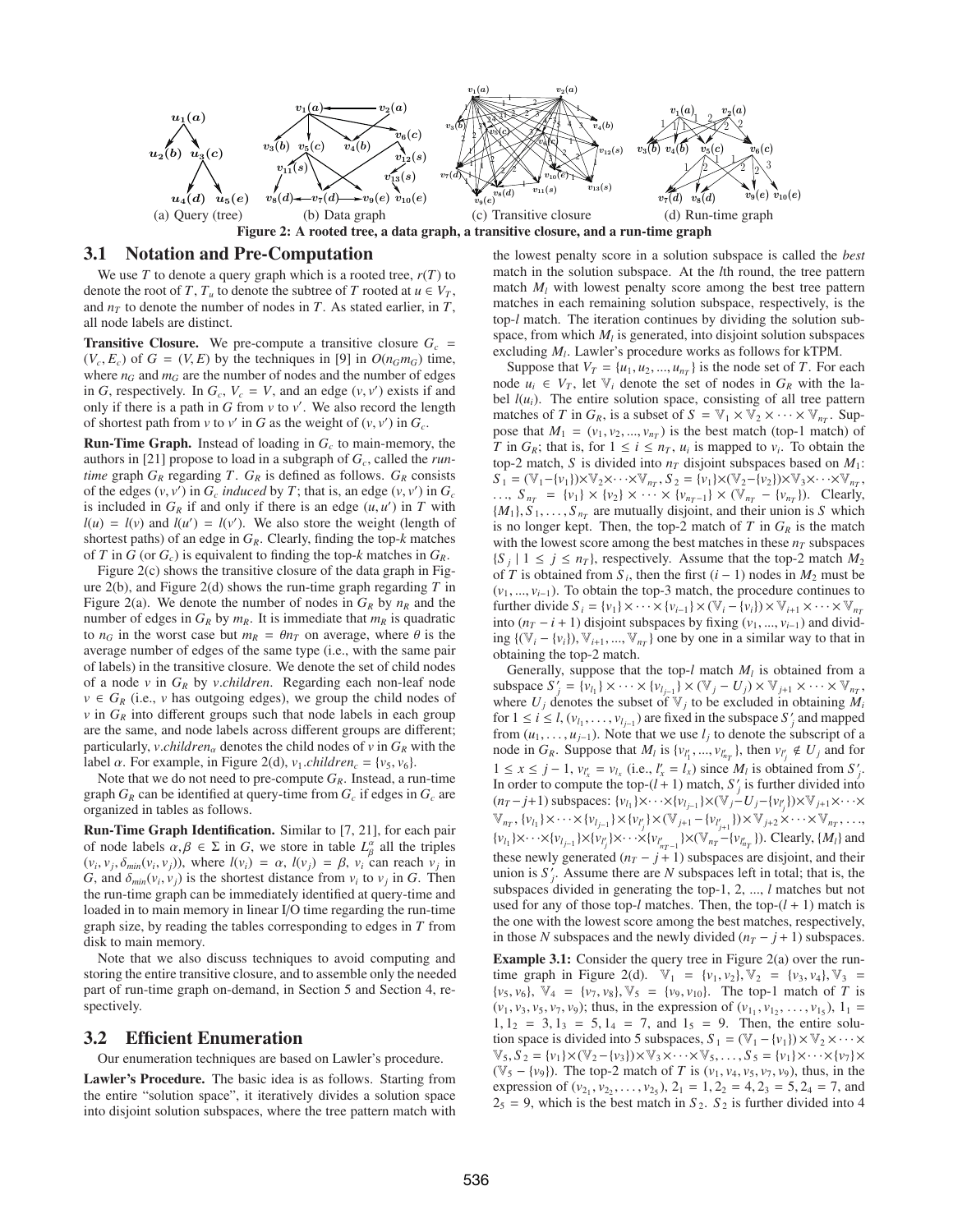subspaces,  $S'_1 = {v_1} \times (\mathbb{V}_2 - {v_3, v_4}) \times \mathbb{V}_3 \times \cdots \times \mathbb{V}_5, S'_2 = {v_1} \times {v_4} \times$  $(\mathbb{V}_3 - \{v_5\}) \times \mathbb{V}_4 \times \mathbb{V}_5, \dots$ , and  $S'_4 = \{v_1\} \times \{v_4\} \times \{v_5\} \times \{\tilde{v_7}\} \times (\mathbb{V}_5 - \{v_9\}).$ Then, the top-3 match of *T* is the one with lowest score among the best matches, respectively, in subspaces  $S_1$ ,  $S_3$ ,  $S_4$ ,  $S_5$ ,  $S'_2$ ,  $S'_3$ ,  $S'_4$ where  $S'_1 = \emptyset$  and is excluded from further consideration; in this case, the top-3 match of *T* is  $(v_1, v_3, v_5, v_8, v_9)$  obtained from  $S_4$ .  $\Box$ 

In [28], it shows that Lawler's procedure can correctly generate the top-*k* solutions in  $O(k(\log k + n_T t(n_T)))$  time, where  $t(n_T)$  is the time to compute the best solution in a subspace. If we use the techniques in [21] to compute the best match in a subspace, then  $t(n_T) = O(m_R)$ ; thus, an immediate application of Lawler's procedure for generating top-*k* matches runs in time  $O(kn<sub>T</sub>m<sub>R</sub>)$  and is much more expensive than the techniques of DP-B and DP-P [21]. Below, we show that obtaining the best match in a subspace only needs to replace one node; consequently, we can achieve  $O(n_T t(n_T)) = O(n_T + \log k)$  once the top-1 match is computed.

Replacing with Connected Nodes Only. To make an execution more efficient in applying Lawler's procedure, we need the property in Lemma 3.1 below. This requires the nodes in *T* to be sorted in a sequence in a top-down and breadth-first fashion. That is, the root node of *T* is put the first, followed by its children, then move to the next level. This can be done in linear time,  $O(n_T)$ . For example, the nodes in Figure 2(a) are sub-indexed/ordered in this fashion; that is,  $u_1, u_2, u_3, u_4$ , and  $u_5$  are in such an order. The following lemma, Lemma 3.1, is immediate.

**Lemma 3.1:** *Suppose that the nodes,*  $u_1, \ldots, u_{n_T}$ , *of T* are ordered *in a top-down and breadth-first fashion. Then, the parent uj of ui must have the property such that*  $j < i$ *.* 

Below, we characterize the property of best match in a newly generated subspace where the property in Lemma 3.1 will be used. Note that in Lawler's procedure, the top- $(l + 1)$  solution (match) is obtained against two types of subspaces: type 1) the previously divided subspaces that have not contributed to any top-*i* solution (match) for  $i \leq l$ , type 2) the newly divided subspaces using the top-*l* solution. For example, in computing the top-3 match in Example 3.1,  $S_1$ ,  $S_3$ ,  $S_4$ ,  $S_5$  are type 1 subspaces, and  $S'_1$ ,  $S'_2$ ,  $S'_3$ ,  $S'_4$ are type 2 subspaces. The top- $(l + 1)$  solution (match) is the one with lowest score among all best matches in these type 1 and type 2 subspaces. Assume the best match in each type 1 subspace has already been computed, the key for computing the top- $(l+1)$  match is to efficiently compute the best match in each of these newly generated subspaces; that is, type 2 subspaces.

As presented above, each newly generated subspace (i.e., type-2 subspace) by the top-*l* match  $M_l = (v_{l_1}, v_{l_2}, \dots, v_{l_{n_T}})$  in Lawler's procedure belongs to one of the following two cases, where *l* > 1.

Case 1: *S*' = {*v*<sub>*l*1</sub></sub>} × · · · × {*v*<sub>*l<sub>j</sub>*−1</sub>} × ( $\mathbb{V}_j$ −*U<sub>j</sub>*−{*v*<sub>*l<sub>j</sub>*</sub>}) ×  $\mathbb{V}_{j+1}$  × · · · ×  $\mathbb{V}_{n_T}$ .

Case 2: *S* " = { $v_{l_1}$ } × ⋅ ⋅ × { $v_{l_{x-1}}$ } × ( $\mathbb{V}_x$  − { $v_{l_x}$ }) ×  $\mathbb{V}_{x+1}$  × ⋅ ⋅ ×  $\mathbb{V}_{n_T}$ . Here,  $j + 1 \le x \le n<sub>T</sub>$ . Note that our enumeration techniques only deal with enumerating the top- $(l + 1)$  match from the top- $l$  match; thus  $l \geq 1$ . When  $l = 1$ , all newly generated subspaces fall into Case 2; otherwise, Case 1 exists and  $U_i \neq \emptyset$ . There are only one newly generated subspace in Case 1 and  $(n_T - j)$  subspaces in Case 2. Below, Theorem 3.1 states that for the subspace S' in Case 1, we need to find the  $(|U_j| + 1)$ th best "sibling" node of  $v_{l_j}$  to replace  $v_{l_j}$  in  $M_l$  to obtain the best match in *S'*, while Theorem 3.2 states that for a subspace  $S''$  in Case 2, we only need to find the best "sibling" node of  $v_{l_x}$  to replace  $v_{l_x}$  in  $M_l$  to obtain the best match in *S* . If no such siblings exist for a subspace in Case 1 or 2, then the subspace have no matches; this is stated in Lemma 3.2. Recall that *v*.*children*<sub>α</sub> denotes the set of child nodes of *v* in  $G_R$  with label  $\alpha$ .

**Lemma 3.2:** *Regarding Case 1 above, suppose that*  $v_{l_p} \in M_l$  *is the parent of*  $v_{l_j}$  *and*  $v_{l_p}$ *.children*<sub> $l(v_{l_j})$ </sub> =  $U_j \cup \{v_{l_j}\}$ *, then there is no tree* 

*pattern match in S for T. Regarding Case 2 above, suppose that v*<sub>*ly*</sub> ∈ *M*<sub>*l*</sub> *is the parent of v*<sub>*lx</sub> and v*<sub>*l<sub>y</sub></sub>. <i>children*<sub>*l*(*v*<sub>*lx</sub>*) = {*v*<sub>*lx</sub>*}*, then there*</sub></sub></sub></sub></sub> *is no tree pattern match in S" for T.* 

We need the notations below to present Theorems 3.1 and 3.2. For each node *v* in  $G_R$ , we can always use  $q(v)$  to denote the node  *in*  $*T*$  *that is mapped to*  $*v*$  *in a tree pattern match since node labels* in *T* are distinct and  $l(u) = l(v)$ . At each node  $v \in G_R$ , we record  $bs(v)$ , the lowest score of a match of  $T_{q(v)}$  containing *v* in  $G_R$ , where  $T_{q(v)}$  is the subtree of *T* rooted at  $q(v)$ .

**Theorem 3.1:** *Regarding Case 1, let*  $v_{l_p}$  *be the parent of*  $v_{l_j}$  *in*  $M_l$ *and there is at least a tree pattern match in S for T, then the best match in S' is to replace*  $v_{l_j} \in M_l$  *with the node*  $v \in v_{l_p}$ *.children*<sub> $l(v_{l_j})$ </sub> *such that bs*(*v*) +  $\delta_{min}(v_{l_p}, v)$  *has the* (|U<sub>j</sub>| + 2)*th lowest value among all nodes in*  $v_{l_p}$ *.children*<sub> $l(v_l)$ </sub>*.* )*.* -

**Theorem 3.2:** *Regarding Case 2, let*  $v_{l_x}$  *be the parent of*  $v_{l_x}$  *in*  $M_l$ *and there is a tree pattern match in S for T, then the best match in S*  $'$  *is to replace*  $v_{l_x} \in M_l$  *with the node*  $v \in v_{l_x}$  *children*<sub> $l(v_{l_x})$ </sub> *such that bs*( $v$ ) +  $\delta_{min}(v_l, v)$  *has the second lowest value among all nodes in*  $v_{l_v}$ *.children*<sub> $l(v_{l_v})$ *.*</sub>

Regarding Case 2 (Theorem 3.2), due to the connectivity requirement and the ordering of the nodes in *T*, there is always such a parent  $v_{l_v}$  of  $v_{l_x}$  in  $M_l$  since the tree has only one root. Nevertheless, for case 1 (Theorem 3.1), *j* could be 1; that is, the subspace division starts from  $V_1$ , in this case the best match in *S'* has another root node *v* in  $G_R$  such that  $bs(v)$  is the  $(|U_1| + 2)$ th lowest.

Theorems 3.1 and 3.2 give the key observations of our enumeration algorithm. Once the best match in each newly generated subspace is obtained, we select the match with the lowest score among these newly generated best matches and the best matches in type 1 subspaces, respectively. This is the central idea of our top-*k* enumeration algorithm for computing kTPM, which is outlined in Algorithm 1. The computation of top-1 (best) match in a subspace (Lines 3,10,13), the efficient maintenance of  $Q$ , and the implementation details will be discussed in Section 3.3. The correctness of Algorithm 1 immediately follows from Theorems 3.1 and 3.2. Example 3.2 below demonstrates the algorithm.

#### Algorithm 1 kTPM

**Input:** A query rooted tree *T*, a run-time graph  $G_R$ , and  $k$ . Output: M: Top-*k* matches of *T* in *GR*.

- 1:  $M \leftarrow \emptyset$ ;  $l \leftarrow 0$ ;
- 2: Initialize an empty collection Q;
- 3: Compute the top-1 match, *M*, in the subspace  $S = \mathbb{V}_1 \times \cdots \times \mathbb{V}_{n_T}$ ;
- 4: Put the pair  $(M, S)$  into  $Q$ ;
- 5: while  $l < k$  and  $Q \neq \emptyset$  do
- 6: Get the entry  $(M', S')$  with the lowest score from  $Q$ ;
- 7:  $l \leftarrow l + 1$ ; Output *M'* as the top-*l* match;  $M \leftarrow M \cup \{M'\}$ ; 8: Divide( $l, M', S'$ );

Procedure Divide(*l*, *M* , *S* )

- 9: Let *M'* be  $(v_{l_1}, \ldots, v_{l_{n_T}})$  obtained from  $S' = \{v_{l_1}\} \times \cdots \times \{v_{l_{j-1}}\} \times (\mathbb{V}_j U_j$ )  $\times$   $\mathbb{V}_{j+1}$   $\times \cdots \times \mathbb{V}_{n_T}$ ;
- {/∗ if *l* = 1, then *j* = 1, *Uj* = ∅, and skip Lines 10-11 ∗/} 10: Compute the best match *M<sub>j</sub>* in subspace  $S'_{j} = \{v_{l_1}\} \times \cdots \times \{v_{l_{j-1}}\} \times$
- $(\mathbb{V}_j U_j \{v_{l_j}\}) \times \mathbb{V}_{j+1} \times \cdots \times \mathbb{V}_{n_T}$ , as described in Theorem 3.1.
- 11: Put  $(M_j, S'_j)$  into Q;
- 12: for  $x \leftarrow j + 1$  to  $n_T$  do {/\* *x* starts from 1 if  $l = 1$  \*/}<br>13: Compute the best match  $M_x$  in subspace  $S'_x = \{v_{l_1}\}\$
- 13: Compute the best match  $M_x$  in subspace  $S'_x = \{v_{l_1}\}\times \cdots \times \{v_{l_{x-1}}\}\times$  $(\mathbb{V}_x - {\{v_{l_x}\}}) \times \mathbb{V}_{x+1} \times \cdots \times \mathbb{V}_{n_T}$ , as described in Theorem 3.2;
- 14: Put  $(M_x, S'_x)$  into Q;

Example 3.2: Figure 3(b) shows a running example of kTPM regarding the run-time graph in Figure 3(a), where the query tree *T* is shown in Figure 2(a). Each rectangle shows an entry in  $Q$ , where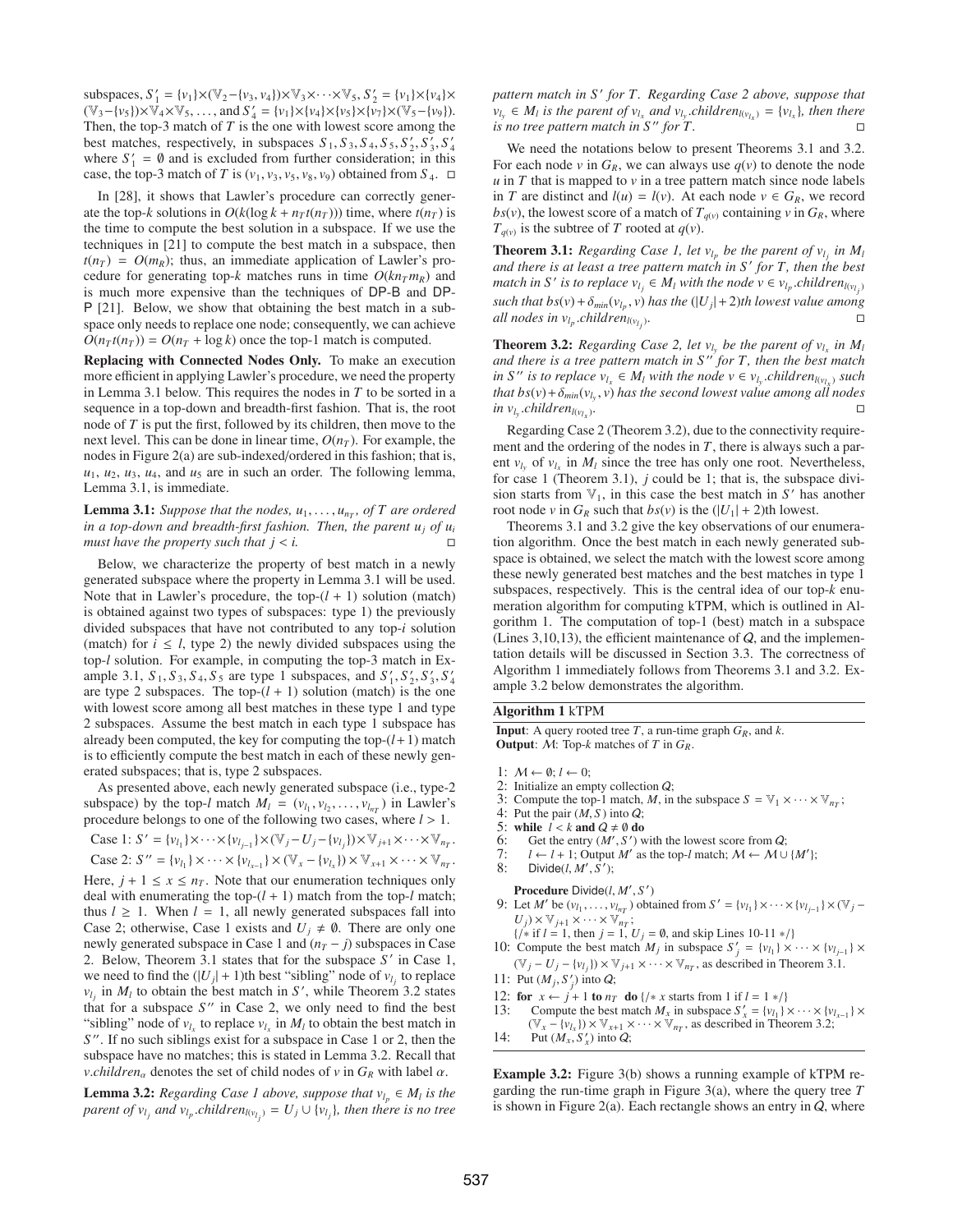

## (b) Running example Figure 3: Example of kTPM

the first row represents a subspace, the second row is the best match in it, and the third row is the score of the match. Initially,  $Q$  contains only the entire solution space,  $S = \mathbb{V}_1 \times \cdots \times \mathbb{V}_5$ , where  $\mathbb{V}_1 = \{v_1\}, \mathbb{V}_2 = \{v_2, v_3\}, \mathbb{V}_3 = \{v_4, v_5\}, \mathbb{V}_4 = \{v_6, v_7\}, \mathbb{V}_5 = \{v_8, v_9\},\$ as shown in the left of Figure 3(b). After  $M_1 = (v_1, v_2, v_4, v_6, v_8)$  is output as the top-1 match, *S* is divided into 5 subspaces, Case 1: (0), Case 2:  $(S_1, \ldots, S_5)$ , as shown in the middle of Figure 3(b), based on  $M_1$ .  $S_1$  is empty since  $\mathbb{V} = \{v_1\}$ , then  $\mathbb{V}_1 - \{v_1\} = \emptyset$ ; thus  $S_1$  is excluded from further considerations. The best match in  $S_2$ is computed from  $M_1$  by replacing  $v_2$  with a "sibling" node that is connected to  $v_1$ , the parent of  $v_2$  in  $M_1$ , while minimizing the score; in this case only one choice  $v_3$ . Regarding  $S_3$ ,  $v_5$  is the best replacement of  $v_4$  in  $M_1$ , while regarding  $S_4$ ,  $v_7$  is the best replacement of *v*<sub>6</sub>. Although  $\mathbb{V}_5 - \{v_8\} \neq \emptyset$ , *v*<sub>9</sub> is not connected to any node in *M*<sub>1</sub>; thus,  $S_5 = \emptyset$  by the connectivity requirement. Therefore, the top-2 match of *T* is the top-1 match in  $S_2$ ,  $(v_1, v_3, v_4, v_6, v_8)$ , with score 4.

To compute top-3 match of  $T$ ,  $S_2$  is further divided into 4 subspaces, Case 1:  $(S_{2,1})$ , Case 2:  $(S_{2,2}, S_{2,3}, S_{2,4})$ , as shown in the right of Figure 3(b), which are the type 2 subspaces. Here, the type 1 subspaces are the set of subspaces we have when computing top-2 match of *T* excluding *S* <sup>2</sup> which is divided further. From the two type 1 subspaces and the four type 2 subspaces, we can compute the top-3 match of *T*, which is  $(v_1, v_2, v_4, v_7, v_8)$  in  $S_4$ .

Next, we will present a minimum priority queue based data structure such that line 13 (corresponding to Theorem 3.2) can be run in constant time, and line 10 (corresponding to Theorem 3.1) can be run in *O*(log *k*) time. We choose the data structure of minimum priority queue because it can be built in linear time [9], and insertion or deletion can be run in logarithmic time regarding *k*. We also show that Line 6 can be done in logarithmic time regarding *k*.

## 3.3 Implementation and Complexity

For each distinct label  $\alpha$  of the children of a node  $\nu$ , we keep a list  $L_{v,\alpha} = \{ (v', bs(v') + \delta_{min}(v, v')) \mid v' \in v. \text{children}_{\alpha} \}.$  *bs*(*v*) can be recursively calculated as follows, assuming  $\Pi_{q(v)}$  is the set of distinct child labels of  $q(v)$  in *T* and  $\forall \alpha \in \Pi_{q(v)}$ ,  $L_{v,\alpha} \neq \emptyset$ .

$$
bs(v) = \sum_{\alpha \in \Pi_{q(v)}} \min\{bs(v') + \delta_{\min}(v, v') \mid v' \in L_{v, \alpha}\}
$$
 (2)

Theorem 3.1 states that in Line 10 in Algorithm 1, we get the node with the  $(|U_j| + 2)$ th lowest value from  $L_{\nu,l(\nu_{l_j})}$  where  $\nu$  is the

parent of  $v_{l_j}$  in  $M'$ , while Theorem 3.2 states that in Line 13 in Algorithm 1, we get the node with the second lowest value from  $L_{v',l(v_{l_x})}$  where  $v'$  is the parent of  $v_{l_x}$  in *M*'. Moreover, in each round of subspace division, Line 10 is only executed once, while Line 13 is executed  $O(n_T)$  times. Motivated by these, we want to 1) execute the replacement in Line 10 of Algorithm 1 by  $O(\log k)$ time, and 2) execute the replacement in Line 13 of Algorithm 1 by constant time. If  $L_{v,\alpha}$  is built as a sorted list on the values of  $(bs(v') + \delta_{min}(v, v'))$ , then 1) and 2) can be both satisfied. Nevertheless, creating a sorted list  $L_{v,\alpha}$  requires  $O(|L_{v,\alpha}| \log |L_{v,\alpha}|)$  time; this could significantly increase the whole processing cost.

Data Structure. We propose to initially create a *minimum priority queue* (say, Binary Heap or Fibonacci Heap ) [9] to store *Lv*,α; we use a binary minimum priority queue in our implementation. It shows in [9] that creating a binary minimum priority queue  $L_{v,\alpha}$ takes linear time  $O(|L_{v,\alpha}|)$ . It is immediate that retrieving the element with the lowest value from a binary minimum priority queue takes constant time; nevertheless, retrieving the element with the *i*th lowest value (the operation in Theorem 3.1) may have to visit  $O(2i - 1)$  elements in a binary minimum priority queue. Therefore, we create a sorted list  $H_{v,\alpha}$  according to a non-decreasing order on the values of  $(bs(v') + \delta_{min}(v, v'))$ ; then each time when we execute Line 10 in Algorithm 1, we retrieve the top element  $(v', bs(v') + \delta_{min}(v, v'))$  of  $L_{v,\alpha}$ , and remove it from  $L_{v,\alpha}$  to  $H_{v,\alpha}$ . Note that removing the top to retain a binary minimum priority queue  $L_{v,\alpha}$  takes  $O(\log |L_{v,\alpha}|)$  time. In our implementation, we scan  $L_{v,\alpha}$  once in initialization to get the element with the minimum score, and put it into  $H_{v,\alpha}$ , then organize the remaining elements into  $L_{v,\alpha}$ ; that is, now the top of  $L_{v,\alpha}$  has the second lowest value of  $bs(v') + \delta_{min}(v, v')$  among all elements in  $L_{v,\alpha} \cup H_{v,\alpha}$ . In the following, we call  $L_{v,\alpha}$  and  $H_{v,\alpha}$  as *L* lists and *H* lists, respectively.

Initially Building the Data Structure and Top-1 Match. We build the data structure in a bottom-up fashion on  $G_R$  as follows. Starting from the lowest level of  $G_R$ , we iteratively create and initialize *H* and *L* lists. For each node *v* of  $G_R$ , we compute  $bs(v)$ ; this can be conducted by combining the top values in  $H_{v,\alpha}$  for each distinct child label  $\alpha$  of  $q(v)$  in *T* as shown in Equation 2. Note that if *v* has an empty  $H_{v,\alpha}$  for a child label  $\alpha$  of  $q(v)$  in *T*, we can safely remove  $\nu$  from  $G_R$  and then recursively remove its decedents with no parents. Note that, since we build the data structure in a bottom-up fashion, we have already computed  $bs(v')$  for every  $v'$ in  $L_{v,\alpha} \cup H_{v,\alpha}$  when initializing  $H_{v,\alpha}$  and  $L_{v,\alpha}$ . Immediately, the cost of building the data structure is  $O(m_R)$  and the score of the *top*-1 *(best) match* of *T* can be obtained from the lowest value among all *bs* scores at the roots of  $G_R$ . The correctness of the obtained top-1 match can be immediately verified by induction.

Example 3.3: Regarding the tree query *T* in Figure 4(a) over the run-time graph  $G_R$  in Figure 4(b), the data structure is built for nodes in  $G_R$  level by level. Firstly, for the nodes at level  $2 - v_3$ ,  $v_4$ ,  $v_5$ , *v*<sub>6</sub>, each has only one child with label *d*. Thus,  $(v_7, \delta_{min}(v_i, v_7))$  is put into  $H_{v_i,d}$  for  $3 \le i \le 6$  as shown in the left part of Figure 4(c), and the corresponding  $L_{v_i,d}$ s are empty and omitted. For the node *v*<sub>1</sub> at level 3,  $H_{v_1,b} = \{(v_2, 1)\}\$  and  $L_{v_1,b} = \emptyset$ . *v*<sub>1</sub> has four children with label  $c$ ,  $v_3$ ,  $v_4$ ,  $v_5$ , and  $v_6$ . Among them,  $v_5$  has the lowest  $(bs(v<sub>5</sub>) + \delta_{min}(v<sub>1</sub>, v<sub>5</sub>))$ ; thus,  $v<sub>5</sub>$  is put into  $H_{v<sub>1</sub>,c}$  and the other three nodes are put into  $L_{v_1,c}$  as shown in the right part of Figure 4(c). The final data structure is shown in Figure 4(c). As there is only one root,  $v_1$ , in  $G_R$ , the top-1 match of *T* is the best match rooted at *v*<sub>1</sub>, with  $bs(v_1) = 1 + 2 = 3$  obtained from  $H_{v_1,b}$  and  $H_{v_1,c}$ .

Implementing Replacement in Algorithm 1 - Lines 10 and 13. Regarding the situation in Theorem 3.2 - Line 13 in Algorithm 1, we just use the top in the binary minimum priority queue  $L_{v,\alpha}$ , where *v* is the parent of  $v_{l_x}$  in *M'* and the label  $\alpha$  defines  $V_x$ , since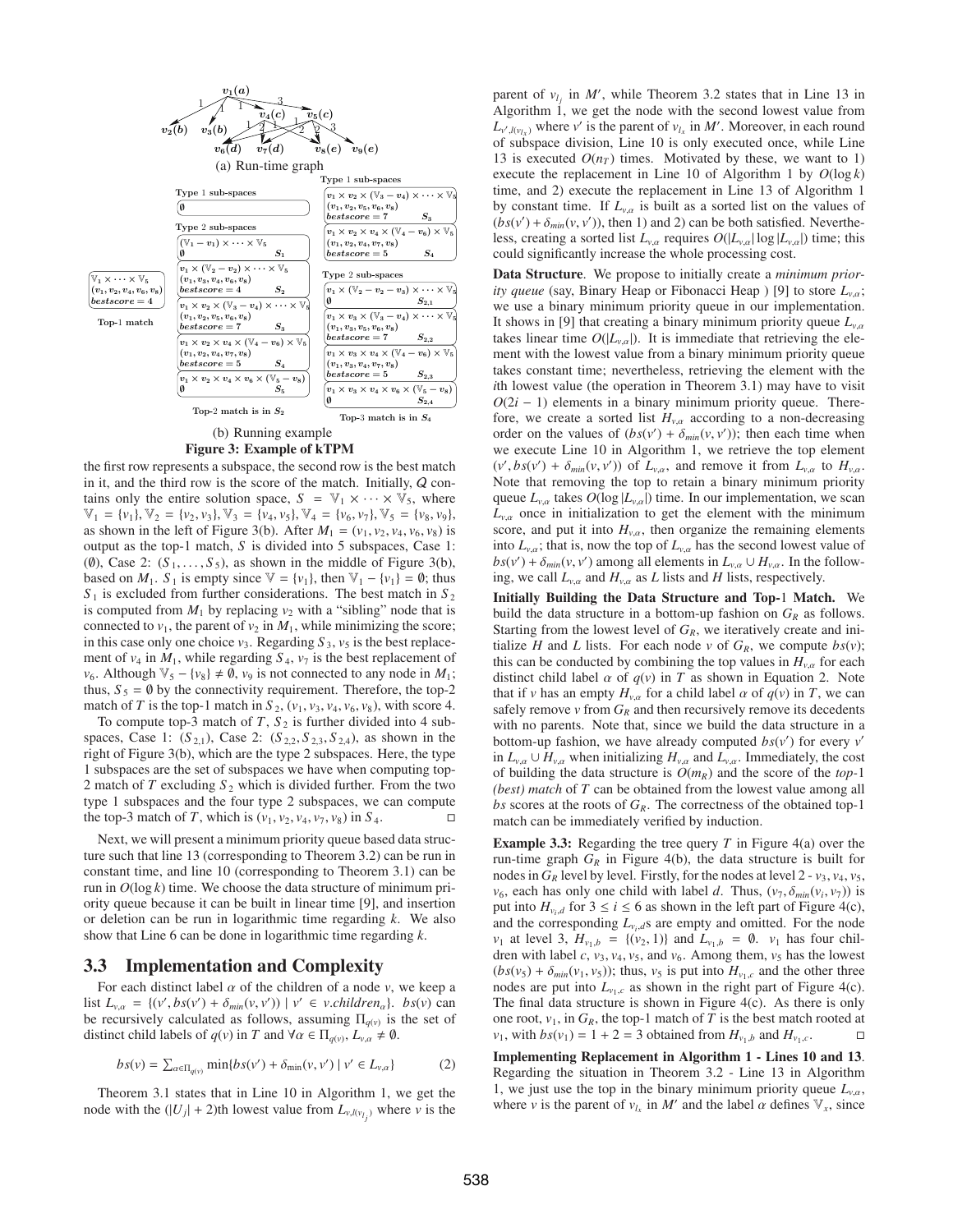

this is the node with the second lowest value in  $L_{v,\alpha} \cup H_{v,\alpha}$ . Clearly, this takes  $O(1)$  time.

Regarding the situation in Theorem 3.1 - Line 10 in Algorithm 1, there are two cases: 1)  $|U_j| = 1$ , and 2)  $|U_j| > 1$ . When  $|U_j| = 1$ , Line 10 is getting the second lowest value from  $L_{v, \alpha}$  (i.e., the third lowest value in  $L_{v,\alpha} \cup H_{v,\alpha}$ ) and then moving the lowest and second lowest elements in  $L_{v,\alpha}$  to  $H_{v,\alpha}$ . When  $|U_j| > 1$ , Line 10 is getting the top element in  $L_{v,\alpha}$  and then removing it to  $H_{v,\alpha}$ . Note that we treat  $|U_j| = 1$  specially since we do not remove the top of  $L_{v,\alpha}$ when executing Line 13 to avoid increasing the time complexity. Note that to deal with the situation that  $v_l$  is a root, we only need to choose the root with the  $(|U_j| + 2)$ th lowest *bs* score among all roots in  $G_R$ , which are organized in a similar way as  $L$  and  $H$  lists, with *bs* scores as key.

Example 3.4: Consider the tree query *T* in Figure 4(a) over the run-time graph  $G_R$  in Figure 4(b). Figure 4(c) illustrates the *L* and *H* lists constructed.  $\mathbb{V}_1 = \{v_1\}$ ,  $\mathbb{V}_2 = \{v_2\}$ ,  $\mathbb{V}_3 = \{v_3, v_4, v_5, v_6\}$ , and  $\mathbb{V}_4 = \{v_7\}$ . The top-1 match of *T* in  $G_R$  is  $M_1 = (v_1, v_2, v_5, v_7)$ . After dividing the entire solution space by  $M_1$ , we get only one nonempty subspace  $S_3 = \{v_1\} \times \{v_2\} \times (\mathbb{V}_3 - \{v_5\}) \times \mathbb{V}_4$ . The best match in  $S_3$  is computed from  $M_1$  by replacing  $v_5$  with the node that has 2nd lowest value  $(bs(v) + \delta_{min}(v_1, v))$  among all nodes adjacent to  $v_1$  with the label *c*. This corresponds to the situation (Line 13) in Theorem 3.2. Then,  $v_5$  is replaced by  $v_6$  obtained from the top of  $L_{v_1,c}$ . Therefore, the top-2 match of *T* is  $M_2 = (v_1, v_2, v_6, v_7)$ . By dividing *S*<sub>3</sub>, we get only one nonempty subspace  $S_{3,1} = \{v_1\} \times \{v_2\} \times$  $(\mathbb{V}_3 - \{v_5, v_6\}) \times \mathbb{V}_4$ . The best match in  $S_{3,1}$  is computed from  $M_2$ by replacing  $v_6$ , and this corresponds to the situation (Line 10) in Theorem 3.1. Since  $|U_3| = 1$  ( $U_3 = \{v_5\}$ ), we get the second lowest from  $L_{v_1,c}$  (i.e.,  $v_3$ ), and then remove  $(v_6, 3)$  and  $(v_3, 4)$  from  $L_{v_1,c}$ and put it to  $H_{1,c}$ . Therefore, the best match in  $S_{3,1}$  is  $(v_1, v_2, v_3, v_7)$ , and it is the top-3 match of *T*. This continues and falls into the case that we only need to use and remove the top of  $L_{v_1,c}$ .

Recovering the Match from Score. In Algorithm 1, for each top-1 match  $M_j$  computed in a newly generated subspace  $S'_j$ , to save space, we do not store the details of the match. Instead, we record the score and link  $M_i$  to the top-*l* solution  $M'$  that generates the subspace  $S'_{j}$ , together with the detailed replacement information, say,  $v_x$  is replaced by  $v_y$ . The score of  $M_j$  can be calculated in *O*(1) time after node replacement since it can be calculated as the score of *M'* plus the local score difference at the replacement. For example, consider the top-1 match,  $(v_1, v_2, v_5, v_7)$  with score 3, of *T* in Example 3.4. After  $v_5$  is replaced by  $v_6$ , the score of the new match  $(v_1, v_2, v_6, v_7)$  is  $3 + (3 - 2) = 4$ .

Once  $M_i$  is selected to be one of the top- $k$  matches of  $T$ , we only need to replace the subtree rooted at  $v_x$  in  $M'$  with the best match of  $T_{q(v_y)}$  rooted at  $v_y$  to generate  $M_j$ ; note  $l(v_x) = l(v_y)$ . To get the best match of  $T_{q(v_y)}$  rooted at  $v_y$ , we only need to iteratively travel down from  $v_y$  to its best decedents following the link information built in the initialization phase when building *L* and *H* lists. Therefore, recovering the match from score takes  $O(n_T)$  time which is linear regarding the size of the match.

Computing Top-*k* Matches from Subspaces. To control the maintenance complexity of  $Q$  in Algorithm 1, instead of inserting the computed best match in each newly generated subspace into Q, we additionally maintain *k* binary minimum priority queues  $Q_1, \ldots, Q_k$ . In each round of generating a top- $l$  match of  $T$ , we use  $Q_l$  to store the best matches over the newly obtained subspaces (Lines 10 & 11, Lines 13 & 14) except the match with the lowest score which is inserted into  $Q$ ; that is,  $Q_l$  does not contain the match with the lowest score against these newly generated subspaces. While creating  $Q_l$  takes  $O(|Q_l|)$  time and popping-up the best match from  $Q_l$ for inserting into  $Q$  takes  $O(\log |Q_i|)$  time, inserting a match into  $Q$ takes  $O(\log |Q|)$  time.

Moreover, when the top match *M* in Q is popped as a top-*l* match, we need to pop up the top of  $Q_i$ , to which *M* belongs, and insert it into *Q*. This takes  $O(\log |Q| + \log |Q_i|)$  time.

Complexity. It can be shown that the time complexity of Algorithm 1 is  $O(m_R + k(\log d_R + n_T + \log n_T + \log k))$  where  $d_R$  is the maximum degree of nodes in  $G_R$ . If *k* is given, then the time complexity of Algorithm 1 is reduced to  $O(m_R + k(n_T + \log k))$  that is optimal, while DP-B [21] runs in  $O(m_R \log k + kn_T(d_T + \log k))$  time. Our algorithm takes space  $O(\min\{m_R, kn_Rd_T\} + kn_T)$ , while DP-B [21] takes space  $O(\min\{m_R, kn_Rd_T\} + kn_Td_T)$ , where  $d_T$  is the maximum node degree in *T*.

For details of complexity deduction, please refer to the section of "Complexity Analysis" in Section 3.3 in the full paper [4]. As discussed in Sections 1 and 3.1,  $m_R = \theta n_T$  on average, where  $\theta$ is the average number of edges of the same type in the transitive closure. Therefore, the space complexity of our algorithm is linear regarding  $n<sub>T</sub>$  (query size) if  $\theta$  is bounded.

## 4. PRIORITY BASED ALGORITHM

Following the framework of Algorithm 1, in this section we present a priority order based algorithm to reduce the access of unnecessary information from a run-time graph  $G_R$ ; that is, reduce the number of edges to be loaded in from disk. In comparison to DP-P in [21], our pruning bound is tighter and may achieve a speed-up towards orders of magnitude.

The rest of the section is organized as follows. We first present the framework and data structures. Then, we introduce our algorithm for computing the top-1 match, followed by our enumeration techniques. Finally, we analyse the complexities of our algorithms.

## 4.1 Framework and Data Structures

To represent the closure  $G_c$  of a data graph  $G$ , we further organize each table  $L^{\alpha}_{\beta}$  (Section 3.1) into different groups based on the nodes pointed to; that is, for each node  $v \in G_c$ , the incoming edges to *v* are grouped according to the labels of the parents of *v* such that the incoming edges  $(v', v)$  with the same label  $l(v') = \alpha$  are put in  $L_v^{\alpha}$ . Edges in the group  $L_v^{\alpha}$  are stored together in a non-decreasing order based on their shortest distances by (possibly) multiple blocks and exclusively from edges in other groups. Note that, for an edge in  $L_v^{\alpha}$ , we only need to store in  $L_v^{\alpha}$  the adjacent node *v*' coming to *v* and the corresponding shortest distance  $\delta_{\min}(v', v)$ . In practice, an  $L_v^{\alpha}$  may contain many nodes; for example, an  $L_v^{\alpha}$  contains over 1700 nodes in DBLP data with one million nodes and two million edges. To reduce the access of a run-time graph, for each node *v* in  $G_c$ , we also keep in  $E_v$  the subset of outgoing edges from  $v$  per distinct label with the minimum value of the shortest distances to *v*.

Regarding each  $L^{\alpha}_{\nu}$ , we also keep the information  $d^{\alpha}_{\nu}$ , the minimum value of the shortest distances from nodes in  $L_v^{\alpha}$  to *v* (i.e.,  $d_v^{\alpha}$ )  $=$  min{ $\delta_{\min}(v', v) \mid v' \in L_v^{\alpha}$ }); note that  $d_v^{\alpha}$ s are not stored with  $L_v^{\alpha}$ .

Example 4.1: For the data graph in Figure 2(b), we store its closure (Figure 2(c)) as follows. For example, for  $v_5$ ,  $L_{\nu_5}^a = \{(v_1, 1), (v_2, 2)\},$ where  $d_{v_5}^a = \delta_{min}(v_1, v_5) = 1; E_{v_5} = \{(v_5, v_7, 1), (v_5, v_9, 1), (v_5, v_{11}, 1)\}\$ since  $v_5$  reaches 3 distinct labels  $d (= l(v_7))$ ,  $e (= l(v_9))$ , and  $s (=$  $l(v_{11})$ ) where  $\delta_{\min}(v_5, v_7) = 1$ ,  $\delta_{\min}(v_5, v_9) = 1$ , and  $\delta_{\min}(v_5, v_{11}) = 1$ .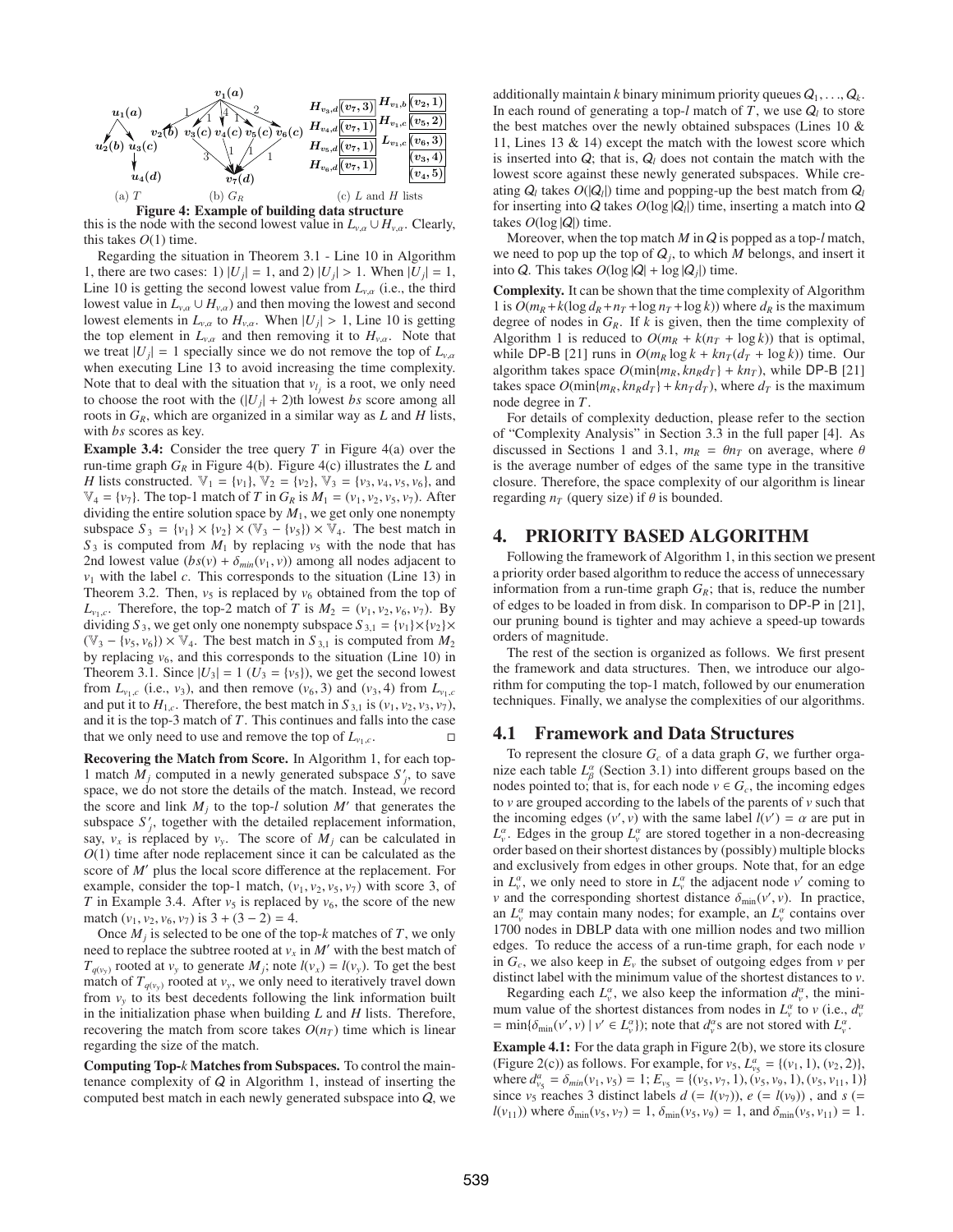Similarly,  $L_{\nu_6}^a = \{(\nu_1, 1), (\nu_2, 2)\}, d_{\nu_6}^a = 1$ , and  $E_{\nu_6} = \{(\nu_6, \nu_{12}, 1)\}$  $(v_6, v_7, 1), (v_6, v_9, 2)$ .

In our algorithm, all  $d_v^{\alpha}$  s are stored based on  $\alpha$  and the label of  $v$ . For a pair of node labels  $\alpha$  and  $\beta$ , all  $d_v^{\alpha}$ s with  $l(v) = \beta$  are allocated in the same group  $D^{\alpha}_{\beta}$ . In  $D^{\alpha}_{\beta}$ , for each  $d^{\alpha}_{\nu}$ , we record  $\nu$  and the value of  $d_v^{\alpha}$ . Note that, most of the values of  $d_v^{\alpha}$ s are 1; thus, we only store such  $d_v^{\alpha}$ s with values greater than 1 to save storage space and the costs to be loaded in to main-memory in initialization. Similarly, all  $E_v$ s are also grouped into  $\mathbb{E}_{\beta}^{\alpha}$  such that edges  $(v, v')$  in  $E_v$  with  $l(v) = \alpha$  and  $l(v') = \beta$  are put in  $\mathbb{E}_{\beta}^{\alpha}$ ; that is,  $\mathbb{E}_{\beta}^{\alpha}$  consists of the entries  $(v, v', \delta_{min}(v, v'))$  with  $l(v) = \alpha$  and  $l(v') = \beta$ . Note that for each pair of  $\alpha$  and  $\beta$ , we put  $D^{\alpha}_{\beta}$  in one data block and allocate more blocks if one is not large enough;  $\mathbb{E}_{\beta}^{\alpha}$  is physically stored in the same way. The data structures are summarized in the following table.

| $D_{\beta}^{\alpha} = \{ (v, d_{v}^{\alpha})   l(v) = \beta \};$ | $L_{\beta}^{\alpha} = \{ (v, L_{v}^{\alpha})   l(v) = \beta \}$                                                                                                 |
|------------------------------------------------------------------|-----------------------------------------------------------------------------------------------------------------------------------------------------------------|
|                                                                  | $\boxed{\mathbb{E}_{\beta}^{\alpha} = \{(v, v', \delta_{min}(v, v')) \mid l(v) = \alpha, l(v') = \beta, \text{ and } (v, v', \delta_{min}(v, v')) \in E_{v}\}}$ |

For example, in Example 4.1, since  $d_{\nu_7}^c = 1$ ,  $d_{\nu_7}^c$  is not stored in  $D_d^c$ . Consequently,  $D_d^c$  stores only one element ( $v_8$ , 2); that is,  $D_d^c = \{(v_8, 2)\}\$ . In  $\mathbb{E}_d^c$ , we store  $\{(v_5, v_7, 1), (v_6, v_7, 1)\}$ , while in  $\mathbb{E}_e^c$ we store the information of  $\{(v_5, v_9, 1), (v_6, v_9, 2)\}.$ 

Initialization. Although the priority order based algorithm presented in this section follows the framework of Algorithm 1, different than Algorithm 1, we aim to load in as few edges as possible to minimize I/Os and to achieve scalability (i.e., allow large graphs to be processed in main-memory). Therefore, instead of loading in  $G_R$  in the initialization phase, we only load in to main-memory the  $D_{\beta}^{\alpha}$ s and  $\mathbb{E}_{\beta}^{\alpha}$ s such that for each loaded  $D_{\beta}^{\alpha}$ , there must be an edge  $(u, u')$  in *T* with  $l(u) = \alpha$  and  $l(u') = \beta$ , and for each loaded  $\mathbb{E}_{\beta}^{\alpha}$ , there must be an edge  $(u, u')$  in *T* with  $l(u) = \alpha$ ,  $l(u') = \beta$ , and  $\tilde{u}'$ is a leaf. For example, consider the query in Figure 2(a) over the closure in Figure 2(c); in initialization, we load in the blocks of  $D_b^a$ ,  $D_c^a$ ,  $D_d^c$ , and  $D_e^c$ , as well as load in the blocks of  $\mathbb{E}_d^c$ ,  $\mathbb{E}_e^c$ , and  $\mathbb{E}_b^a$ .

After initialization our algorithm follows two steps: Step 1) generate the top-1 match and initialize data structure for enumeration, and Step 2) enumerate the top-*k* matches one by one.

## 4.2 Computing the Top-1 Match

Different than our Algorithm 1, since  $G_R$  is not fully loaded in, we need to 1) detect when edges need to be loaded in, and 2) detect when we can claim that the top-1 match is already obtained. As a byproduct, we also need to efficiently build the  $L_{v,\alpha}$  and  $H_{v,\alpha}$  lists.

The central idea of our priority order based algorithm for computing the top-1 match of *T* is to iteratively maintain a minimum priority queue  $Q_g$ , which controls the access of edges of  $G_R$ . Each element in  $Q_g$  is currently an "active" node (defined below)  $v$  in  $G_R$ associated with a lower bound score  $lb(v)$  of the best match (i.e., lowest score) of *T* containing *v* in  $G_R$ , and  $Q_g$  uses  $lb(v)$  as the key. Then, we iteratively pop the top element  $(v, lb(v))$  from  $Q_g$  and load in to main-memory the incoming edges to *v* in  $L_v^{\alpha}$  where  $\alpha$  is the parent node label of  $q(v)$  in *T* (Since *T* is a tree, such  $\alpha$  is unique).

As computing a nontrivial  $lb(v)$  is hard, inspired by the  $A^*$  algorithm [23] we store  $(v, \overline{lb}(v))$  in  $Q_g$  with the property that  $\overline{lb}(v)$ is a combination of an *upper-bound on bs(v)* (i.e.,  $\overline{bs}(v)$ ), and a *lower-bound on the remaining edges* of any match of *T* containing *v*. Here,  $bs(v)$  is the score of the best match of  $T_{q(v)}$  containing *v* in  $G_R$ . As with A\* algorithm, for the top  $(v, \overline{lb}(v))$  of  $Q_g$  at any time we pursue two properties that 1) the score  $bs(v)$  is already calculated (i.e.,  $\overline{bs}(v) = bs(v)$ ) and is contained in  $\overline{lb}(v)$  (i.e.,  $\overline{lb}(v)$ ) now becomes a lower bound score of the best match of *T* containing *v* in  $G_R$ ), and 2) the top of  $Q_g$  is popped up in a non-decreasing order of its  $\overline{lb}$  value. Thus, the best match of  $T$  is obtained when a root  $v \in G_R$  becomes the top of  $Q_g$  for the first time. An outline of the algorithm is shown in Algorithm 2.

## Algorithm 2 ComputeFirst

- 1: Initialize: load in  $D^{\alpha}_{\beta}$  and  $\mathbb{E}^{\alpha}_{\beta}$  as described above;
- 2:  $\forall$  loaded edges  $(v, v'),$  insert  $(v', \delta_{min}(v, v'))$  into  $L_{v, l(v')}$ ;
- 3: ∀ active *v*, compute  $\overline{bs}(v)$  &  $\overline{lb}(v)$ , and insert *v* into  $Q_g$  with key  $\overline{lb}(v)$ ;
- 4: while  $Q_g \neq \emptyset$  do
- 
- 5:  $(v, \overline{lb}) \leftarrow Q_g.\text{POP}$ ;<br>6: **if** *v* has the same l 6: if *v* has the same label as the root of *T* then  $7$ : **Return** the score of the hest match rooted
- 7: Return the score of the best match rooted at *v*;
- 8: else
- Expand( $v$ );
- Procedure Expand(*v*)
- 10: Load a block of incoming edges to *v*;
- 11: for each loaded edge  $(v', v)$  do
- 12: Insert  $(v, \overline{bs}(v) + \delta_{min}(v', v))$  into  $L_{v',l(v)}$ ;
- 13: Update  $\overline{bs}(v')$  (and  $\overline{lb}(v')$ ) in  $Q_g$  if  $v'$  is active;
- 14: if an estimation of the next block of incoming edges to *v* still makes *v* the top of  $Q_{\sigma}$  then

- 16: else<br>17:  $\frac{1}{1}$
- Insert *v* into  $Q_g$  with an updated key  $lb_{new}(v)$ ;

**Details of Algorithm 2.** We first present  $\overline{bs}$  and  $\overline{lb}$ . Note that in Algorithm 2, it appears that we insert  $(v, \overline{bs}(v) + \delta_{min}(v', v))$  into  $L_{v',l(v)}$ , instead of inserting  $(v, bs(v) + \delta_{min}(v', v))$  into  $L_{v',l(v)}$  as done in Section 3.3. Nevertheless, later we will prove that when we do such an insertion,  $\overline{bs}(v)$  already becomes  $bs(v)$ . Moreover, similar to that in Section 3.3, we also put the element with the lowest value of  $(\overline{bs}(v) + \delta_{min}(v', v))$  in  $H_{v',l(v)}$  instead of in  $L_{v',l(v)}$ .

*Active Node.* A node *v* in  $G_R$  is active if for each child node label  $\alpha$ of  $q(v)$  in *T*, the current  $L_{v,\alpha} \cup H_{v,\alpha} \neq \emptyset$ ; that is, at least one edge  $(v, v') \in G_R$  with  $l(v') = \alpha$  is loaded in. Note that due to the initialization in Line 1 of Algorithm 2, the nodes in  $G_R$  whose children are all leaf nodes are active; otherwise inactive. For example, regarding Figure 2(d), if  $(v_5, v_7)$  and  $(v_5, v_9)$  are loaded in then  $v_5$  is active (even if  $(v_5, v_8)$ ) is not loaded in). On the other hand, if none of  $(v_2, v_3)$  and  $(v_2, v_4)$  is loaded in,  $v_2$  is inactive even if  $(v_2, v_5)$  and  $(v_2, v_6)$  are loaded in. To detect if a node in  $G_R$  is active, we keep at each node *v* the number  $n_v$  of distinct child labels of  $q(v)$  in *T*; once the number of nonempty  $L_{v,\alpha} \cup H_{v,\alpha}$  reaches  $n_v$ , *v* is active.

*Upper-bound bs*(*v*). For each active node  $v \in G_R$ ,

$$
\overline{bs}(v) = \sum_{\alpha \in \Pi_{q(v)}} \min \{ \overline{bs}(v') + \delta_{\min}(v, v') \mid v' \in L_{v, \alpha} \cup H_{v, \alpha} \}, \quad (3)
$$

where  $\Pi_{q(v)}$  is the set of distinct child node labels of  $q(v)$  in  $T$ .

Unlike Algorithm 1, here  $L_{v,\alpha} \cup H_{v,\alpha}$  may be incomplete; thus,  $bs(v)$  can only serve as an upper-bound of the score of the best match of  $T_{q(v)}$  containing *v* even if the best match of  $T_{q(v')}$  containing *v'* is already computed for each *v'* in  $L_{v,\alpha} \cup H_{v,\alpha}$ . Later we will show in Theorem 4.2 that even though  $L_{v,\alpha} \cup H_{v,\alpha}$  is incomplete, we are still able to determine whether *bs*(*v*) can be obtained, i.e., determine whether the current value of  $\overline{bs}(v)$  is  $bs(v)$ .

*Lower-bound on Remaining Edges.* For each node  $u \in T$ , we use  $L(u)$  to denote a lower bound of the score of the best match of *T* − ( $T_u$  ∪ ( $u_p$ ,  $u$ )) where  $u_p$  is the parent of  $u$  in  $T$ . Let  $e_{v'}$  denote a lower bound of  $\delta_{\min}(v, v')$  for all unloaded incoming edges  $(v, v')$  to *v*, where  $e_{v'} = d_{v'}^{l(v)}$  if none of the incoming edges to *v* is loaded in or  $e_{v'}$  is the maximum weight of the already loaded incoming edges to *v'*. Thus, we use  $\overline{lb}(v') = \overline{bs}(v') + e_{v'} + L(q(v'))$  to estimate the lowest score of any match containing (*v*, *v* ) regarding all unloaded incoming edges  $(v, v')$  to  $v'$ , and put  $(v', \overline{lb}(v'))$  into  $Q_g$  to wait for a pop-up from  $Q_g$  to load in to main-memory the unloaded incoming edges to  $v'$ . Due to incomplete information of  $G_R$ , we are only able

<sup>15:</sup> goto Line 10;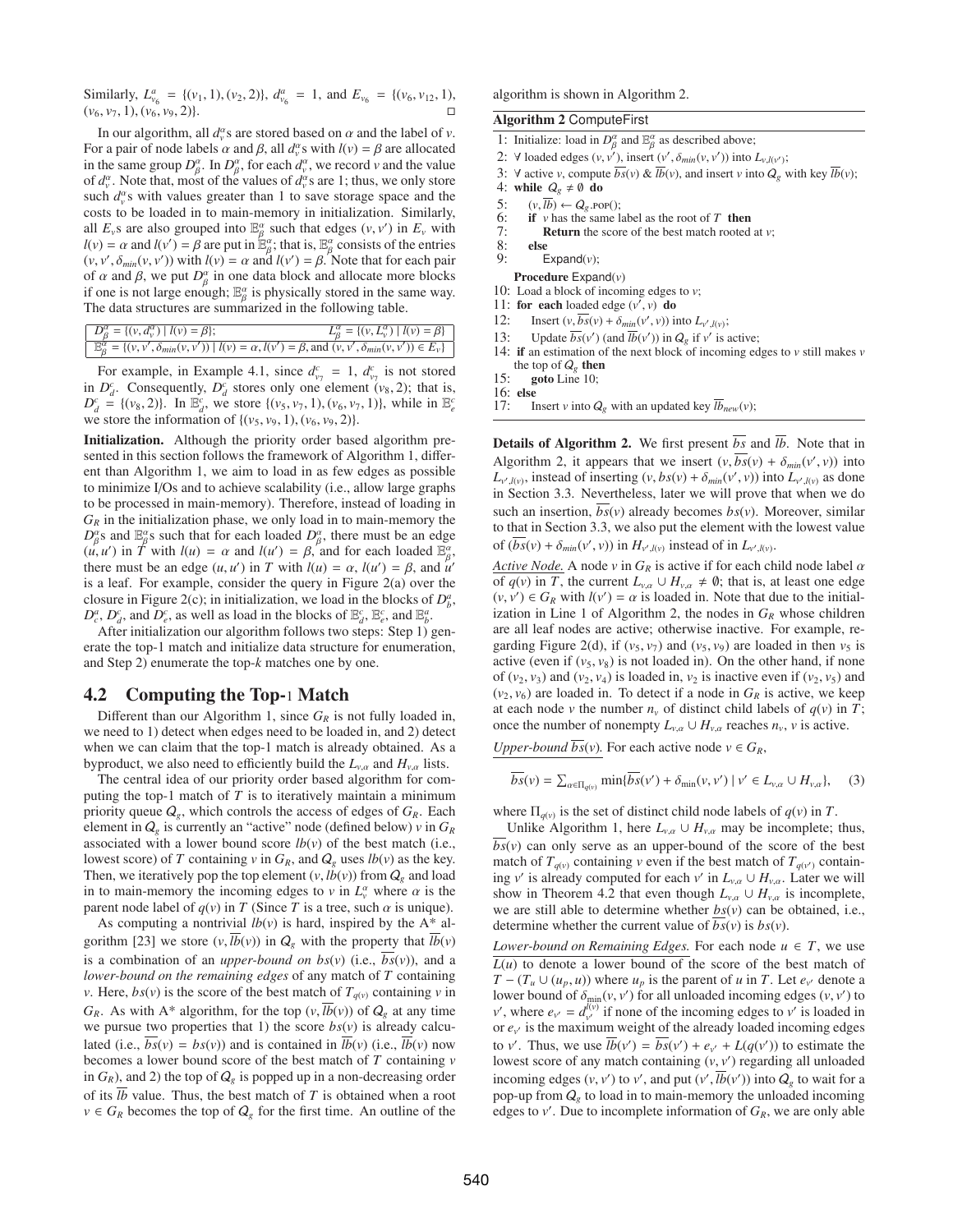to identify a trivial lower bound  $L(u)$ ; that is,  $L(u) = n_T - 1 - |T_u|$ where  $|T_u|$  is the number of nodes in  $T_u$ . Clearly,  $\overline{lb}(v')$  is neither an upper bound nor a lower bound, and becomes a lower bound when  $v'$  becomes the top of  $Q_g$  as proved in theorem 4.2. In Line 14, we use  $lb(v)$  to determine if the incoming edges to  $v$  can be still loaded in (i.e., if  $\overline{lb}(v)$  is not greater than the second top in  $Q_g$ , then the incoming edges to *v* can be still loaded in).

Although  $\overline{lb}$  values in  $Q_g$  may change after more edges are loaded in, we show below that the  $\overline{lb}$  values of popped tops of  $Q_{g}$  are monotonic.

**Theorem 4.1:** Suppose that  $(v', \overline{lb}(v'))$  is the top after  $(v, \overline{lb}(v))$  has *been popped. Then,*  $\overline{lb}(v) \le \overline{lb}(v')$ . )*.* -

Next, we can show that once a node  $\nu$  is at the top of the queue  $Q_g$ , we have  $bs(v) = bs(v)$ ; consequently,  $lb(v)$  becomes a lower bound score of the best match of *T* containing *v*.

**Theorem 4.2:** *Suppose that*  $(v, \overline{lb}(v))$  *is the current top of*  $Q_g$  *and*  $v$ *becomes the top for the first time. Then, regarding each child node label*  $\alpha$  *of*  $q(v)$  *in T*, *the edge*  $(v, v')$ *, making*  $(bs(v') + \delta_{\min}(v, v'))$ *the minimum among all children of v with the label* α*, is already loaded in and bs*(*v* ) *is already calculated. Consequently, bs*(*v*) *is also calculated.* -

Theorem 4.2 also implies that the  $\overline{bs}$  values that we insert to  $L_{v,\alpha}$  and  $H_{v,\alpha}$  lists in Algorithm 2 are actually *bs* values. Based on Theorems 4.1 and 4.2, together with the fact that the nodes in *GR* with the same label as the root of *T* do not have incoming edges, it is immediate that the returned score by Algorithm 2 is the score of the top-1 match of *T*. We can recover the match corresponding to the score in the same way as described in Section 3.3.



Figure 5: The part of  $G_R$  that is loaded into main memory

**Example 4.2:** Consider the tree query  $T$  in Figure 4(a) over the runtime graph  $G_R$  in Figure 4(b). Initially, we load in edges  $(v_1, v_2)$ ,  $(v_3, v_7)$ ,  $(v_4, v_7)$ ,  $(v_5, v_7)$ ,  $(v_6, v_7)$ , and  $H_{v_1,b}$ ,  $H_{v_3,d}$ ,  $H_{v_4,d}$ ,  $H_{v_5,d}$ ,  $H_{v_6,d}$  are initialized as shown in Figure 4(b) while both  $H_{v_1,c}$  and  $L_{v_1,c}$  are empty. Therefore,  $Q_g$  contains four active nodes  $v_3$ ,  $v_4$ ,  $v_5$ ,  $v_6$  with *lb* values 5, 6, 3, 4, respectively. Then,  $v_5$  is popped up from  $Q_g$ , and  $bs(v_5) = 1$ . Since  $v_5$  is not a root node, the incoming edge  $(v_1, v_5)$ to  $v_5$  is loaded in through Expand. Now,  $v_1$  becomes active with  $\overline{lb}(v_1) = 3$ , and  $Q_g$  contains  $\{v_1, v_3, v_4, v_6\}$ . In the next iteration,  $v_1$ is popped up from  $Q_g$ , and the top-1 match of  $T$  is computed as the best match rooted at  $v_1$  with  $bs(v_1) = 3$ . Here, we compute the top-1 match of  $T$  without loading in the incoming edges to  $v_3$ ,  $v_4$ , and  $v_6$ , and the part of  $G_R$  that is loaded in is shown in Figure 5.  $\Box$ 

#### 4.3 Top-*k* Enumeration

Our top-*k* enumeration algorithm for computing top-*k* matches based on partially available information (i.e.,  $L_{v,\alpha}$  and  $H_{v,\alpha}$ ) also follows the same framework as that in Algorithm 1. Nevertheless, the match obtained in each subspace *S* by Theorems 3.1 or 3.2 has no guarantee that it will be the best match in *S* due to incomplete information in  $L_{v,\alpha}$  and  $H_{v,\alpha}$ . While we still use the same method to generate the match from each subspace based on the current  $L_{v,\alpha}$ and  $H_{v,\alpha}$ , we will use the current top of  $Q_g$  to determine if the corresponding incomplete  $L_{v,\alpha}$  and  $H_{v,\alpha}$  are enough to guarantee that the obtained match is the best match in the subspace.

As with Algorithm 1, we use a minimum priority queue  $Q$  to

store the candidates for top-*k* matches. Consider the monotonicity theorem, Theorem 4.1. If the score of an obtained current best match *M* in *S*, computed from the current partial  $L_{v,\alpha}$  and  $H_{v,\alpha}$  lists, is not greater than the score of the current top of  $Q_g$ , Theorem 4.1 can guarantee that any match obtained in *S* involving an unloaded edge in *S* will not be better than *M*; consequently, *M* is the best match of *T* in *S* , and we insert *M* to Q. Otherwise, we delay the insertion of *M* to *Q* and link *M* to the top of  $Q_g$  till the top of  $Q_g$ pops and expands to load in more edges. Once the top of  $Q_g$  pops, we update the involved *M* and detect if *M* can be inserted to Q. Note that we pop the top of  $Q_g$  only if it has a key value smaller than the top of Q. That is, we pop the top of Q as one of the top-*k* matches of *T* only when its score is not larger than the current top of  $Q_g$  and the number of currently popped matches is smaller than *k*. Our enumeration algorithm is shown in Algorithm 3. Note that, in Algorithm 3 we conceptually take  $G_R$  as input, however, instead of taking the entire  $G_R$  as input we only load the needed part from disk to main memory as discussed in Section 4.2.

#### Algorithm 3 Enhanced-TopK

**Input:** A query rooted tree  $T$ , a run-time graph  $G_R$  stored on disk, and  $k$ . Output: M : Top-*k* matches of *T* in *GR*.

- 1:  $M \leftarrow \emptyset; l \leftarrow 0;$
- 2: Compute the score (*lb*) of top-1 match of *T* in the subspace  $S = V_1 \times$  $\cdots \times \mathbb{V}_{n}$  by invoking ComputeFirst (i.e., Algorithm 2);
- 3: Initialize Q with (*S*, *lb*);
- 4: while  $l < k$  and  $Q \neq \emptyset$  do<br>5:  $(M', S') \leftarrow \text{Next}()$ ;
- 5:  $(M', S') \leftarrow \text{Next}$ ;
- 6: *l* ← *l* + 1; Output *M'* as the top-*l* match;  $M$  ←  $M \cup \{M'\}$ ; 7: Divide'( $l, M', S'$ );
- Procedure Next()

8: if  $Q_g \neq \emptyset$  then<br>9. while  $Q = \emptyset$ 

- 9: while  $Q = \emptyset$  or the top of  $Q_g$  has a value no less than that of  $Q$  do 10: Get the top entry  $(v, lb)$  from  $Q_o$ :
- Get the top entry  $(v, lb)$  from  $Q_g$ ;
- 11: Expand(*v*) and update *M* of *S* that is linked to the top of  $Q_g$ ;
- 12: Get the top entry  $(S', lb')$  from  $Q$ ;
- 13: **Return** (the current best match  $M'$  of  $T$  in  $S'$ ,  $S'$ );

Procedure Divide'(l, M', S');

14: Same as  $Divide(l, M', S')$  in Algorithm 1 except that we might delay the insertion of  $M_i$  and  $M_x$  to  $Q$  at Line 11 and Line 14 of Algorithm 1 as what described in Section 4.3;

Unlike Algorithm 1, in Algorithm 3 an empty match *M* in a subspace *S* computed according to the current  $L_{v,\alpha}$  and  $H_{v,\alpha}$  lists may become nonempty later after loading in more edges. Thus, we assign  $\infty$  as the lowest score of a current empty match in *S*. Theorems 4.2 and 4.1 ensure the correctness of Algorithm 3.

#### 4.4 Implementation and Complexity

All  $L_{v,\alpha}$  and  $H_{v,\alpha}$  lists are defined and maintained in the same way as in Algorithm 1, as well as  $Q$  and the way to insert the match obtained from each  $S_i$  to  $Q$ . We also maintain  $Q_g$  by a minimum priority queue. The advantages of implementing a minimum priority queue by a Fibonacci heap [9] are that it takes *O*(1) time for insertion, *O*(1) time for updating if the involved key is decreased, and linear time for building the priority queue, while taking logarithmic time for delete-min.

Regarding time complexity, the following Theorem is proved in Section 4.4 of the full paper [4].

**Theorem 4.3:** Algorithm 3 computes top-k matches of T in  $O(m_R + m_R)$  $n'_R \log n'_R + k(\log d'_R + \log k + n_T)$  *time, where m'<sub>R</sub> is the number of retrieved edges from*  $G_R$ *,*  $n'_R$  *is the total number of active nodes, and*  $d'_R$  *is the maximum size of a*  $L_{v,\alpha} \cup H_{v,\alpha}$ *, in running Algorithm 3.*  $\Box$ 

As with Algorithm 1, Algorithm 3 takes  $O(m_R' + kn_T)$  space. Note that in practice,  $m'_R \ll m_R$  and  $n'_R \ll n_R$ . This is validated by our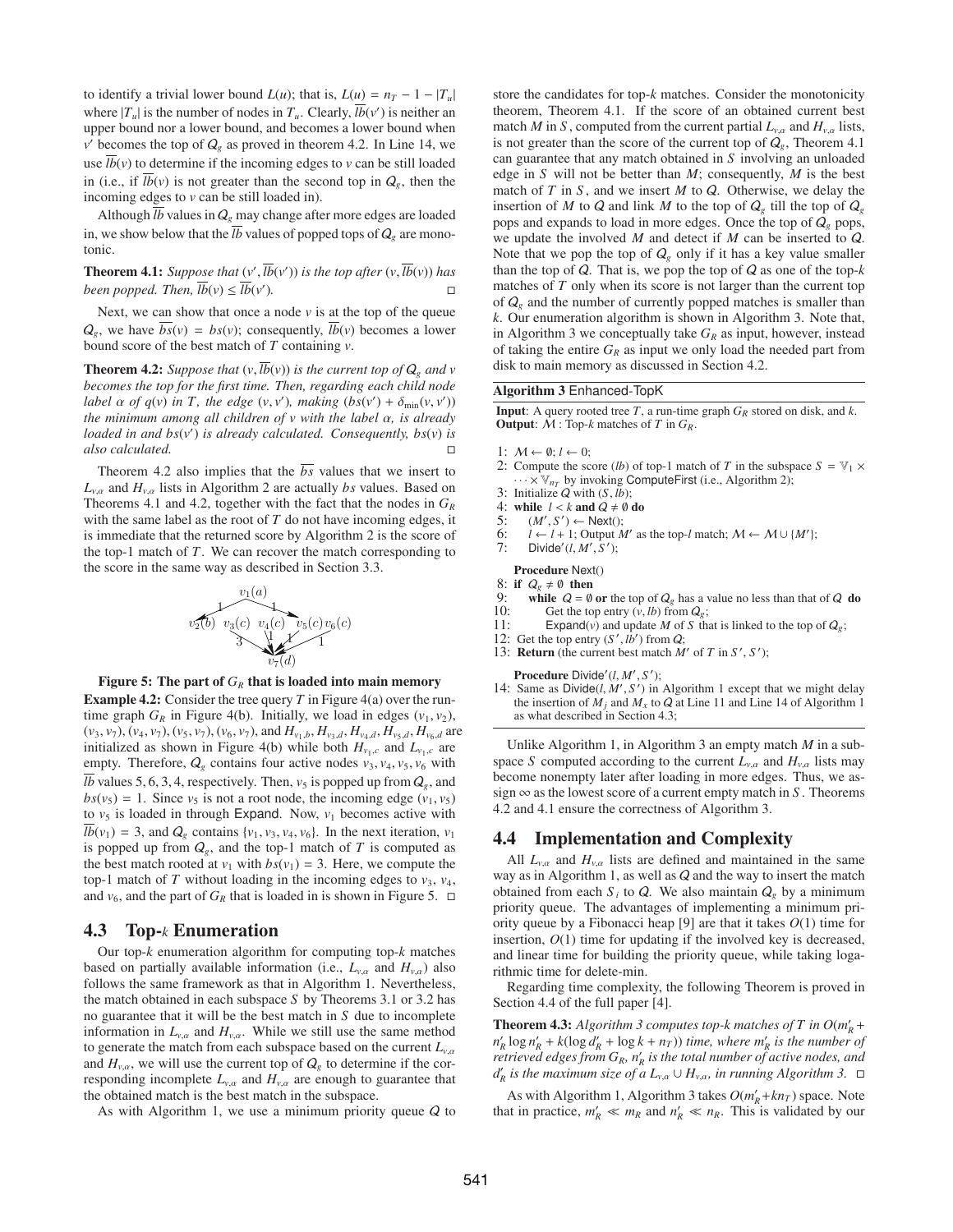experiments. Our experiments also demonstrate that Algorithm 3 can achieve a speedup orders of magnitude over Algorithm 1, DP-B, and DP-P.

# 5. EXTENDING OUR TECHNIQUES

Below we brief various extensions of our techniques; more details can be found in [4].

Supporting Top-*k* Twig-Pattern Matching. The currently presented techniques only cover twig queries with unique node labels and the  $\frac{1}{2}$  type edges but without wildcard nodes (i.e., nodes with label \*). Below, we extend them to cover the general case.

Firstly, our algorithms can be immediately extended to cover a twig-pattern query with different nodes having the same label in *T*. To extract a run-time graph, for each label  $\alpha$  in *T* we make (possibly) multiple copies of a node with the label  $\alpha$  in  $G$  at the levels of  $G_R$  corresponding to the levels of nodes with the label  $\alpha$ in *T*. Then our algorithms can be immediately run against such a run-time graph in the same way as the case that each node in *T* has a unique label. Thus, the complexity remains the same regarding  $m_R$ ,  $T$ , and  $k$ . In general, the size of a run-time graph is determined by the size of *T*; that is,  $m_R = \theta n_T$  still holds on average. That is, the average performance of our algorithms for such queries will be not worse than that for queries with distinct labels. However, the worst case is that if *T* contains all labels in *G*, then the number *nR* of nodes in  $G_R$  may be larger than the number of nodes in  $G$ .

Secondly, our techniques can be immediately extended to cover wildcard (\*) nodes as follows. For each non-wildcard node, the treatment is the same as above. For a wildcard (\*) node in *T*, in *GR* every node  $\nu$  in  $G$  may be copied at the level that has the wildcard node in *T*. Then we run our algorithms against such a run-time graph by allowing mapping a wildcard (\*) node to any node in *GR* at the same level (i.e., a node with any label); the time complexity also remains the same regarding the run-time graph. Nevertheless, a wildcard node has different semantics: the presence of a wildcard node makes the graph unlabeled; that is, a wildcard node may be mapped to any node in the data graph. This will significantly increase the run-time graph size since in the run-time graph, each wildcard node may require a copy of all nodes in the data graph. The good news is that in practice, there are no (or very few) wildcard nodes; for example, XML benchmark queries <sup>3</sup> have no wildcard nodes. Meanwhile, it could be an interesting problem in theory as our future work - how to deal with wildcard nodes efficiently.

Thirdly, our techniques can be immediately extended to cover label containment. In principle, we can immediately modify our algorithms by testing containment instead of equality. The runtime graph may be constructed in a similar way to the above; that is, a node *v* in *G* may be duplicated to correspond to nodes of *T* with labels contained by *v*.

Fourthly, our techniques can also be immediately extended to include the '/' type edges [32], by restricting the retrieval of edges  $(v, v')$  of length 1 (i.e., corresponding to edges in data graph  $G$ ) when retrieving mappings for a '/' type edge. Then, our techniques are immediately applicable with the same complexity.

Managing Closure Size. In the worst case, the transitive closure may be extremely large due to possible  $O(n_G^2)$  size. Managing the size of transitive closure of a graph has been studied for decades. One of the promising techniques is the 2-hop node-labeling approach [1, 8, 26], which computes a small in-memory index for efficiently computing the shortest path between any pair of nodes. As proposed in [21], we could pre-compute and store in the transitive closure  $G_c$  only the 'hot' lists based on these techniques, while others may be computed on the fly by using the 2-hop node labeling techniques in [1, 8, 26] to compute shortest paths.

Supporting Top-*k* Graph Pattern Matching. [7] investigates the problem of *top-k graph pattern matching*, namely, kGPM; that is, we replace a rooted tree *T* in kTPM with a general labeled undirected graph and replace a labeled directed data graph with a labeled undirected graph, while the others remain the same.

The authors in [7] propose a query decomposition approach to computing top-*k* matches of a graph pattern *q*. The central idea is to decompose *q* into a set of spanning trees and then run top-*k* (undirected) tree pattern matching algorithms. Note that our techniques can be immediately extended to support top-*k* undirected tree pattern matching by using an undirected tree *T* as a query. To do this, we choose a node in *T* to be the root node and make *T* as a rooted tree. For each edge in the data graph, we make it bidirectional. Thus, our algorithms are immediately applicable. Consequently, such extended techniques for kTPM with an undirected tree can be immediately embedded into the framework proposed in [7].

## 6. EXPERIMENTS

We report the results of our empirical studies. For kTPM with distinct node labels in *T*, the following algorithms are evaluated:

- DP-B and DP-P: the two state-of-the-art algorithms [21], used as baseline algorithms.
- Topk: Algorithm 1 in Section 3.
- Topk-EN: Algorithm 3 in Section 4.

For kTPM with different nodes having the same label in *T*, we extend Topk-EN as discussed in Section 5, referred to as Topk-GT. Regarding kGPM, we evaluate the following two algorithms:

- mtree: the state-of-the-art algorithm for kGPM [7].
- mtree<sup>+</sup>: as discussed in Section 5, extend our Topk-EN algorithm and embed it into the framework in [7].

Java bytecodes of DP-B and DP-P are obtained from the authors of [21]. We implement our algorithms, Topk, Topk-EN, Topk-GT, in the same environment (i.e., Java 1.5.0) to conduct a fair comparison. C++ source code of mtree is obtained from the authors of [7], and we also implement our mtree<sup>+</sup> in the same codebase in C++. All experiments are conducted on a set of PCs, each with an Intel(R) Xeon(R) 2.66GHz CPU and 4GB memory running Linux. We evaluate the performance of the algorithms on both real and synthetic datasets as follows.

Real Datasets. We use *DBLP* as the real dataset in our experiments, which is a computer science bibliography network<sup>4</sup>. In *DBLP*, each node represents a paper, each edge represents a citation relationship between two papers, and the label of a node is either the conference name or the journal name in which the paper appears. There are 1, 180, 072 nodes, 2, 564, 678 edges, and 3, 136 different labels. From *DBLP*, we randomly extract five connected induced subgraphs by random walks,  $G_{D1}$ ,  $G_{D2}$ ,  $G_{D3}$ ,  $G_{D4}$ , and  $G_{D5}$ , with  $10^4$ ,  $5 \times 10^4$ ,  $10^5$ ,  $2 \times 10^5$ , and  $10^6$  nodes, respectively. We use *GD*<sup>3</sup> as the *default real dataset*.

Synthetic Datasets. A synthetic graph is a power-law graph generated from the Boost Graph Library [10] with average out-degree 3, where node labels are randomly assigned from a set of 200 different labels. We generate six connected synthetic graphs  $G_{S1}$ ,  $G_{S2}$ ,  $G_{S3}$ ,  $G_{S4}$ ,  $G_{S5}$ , and  $G_{S6}$ , with  $10^4$ ,  $5 \times 10^4$ ,  $10^5$ ,  $2 \times 10^5$ ,  $10^6$ , and  $2 \times 10^6$ nodes, respectively. The *default synthetic dataset* is  $G_{S3}$ .

Query Set. For each real data graph and synthetic data graph, we use random walks to randomly generate five query sets,  $T_{10}$ ,  $T_{20}$ ,  $T_{30}$ ,  $T_{50}$ , and  $T_{70}$ . Each generated  $T_i$  has 100 rooted trees that are

<sup>3</sup>http://www.ins.cwi.nl/projects/xmark/Assets/xmlquery.txt

<sup>4</sup>http://dblp.uni-trier.de/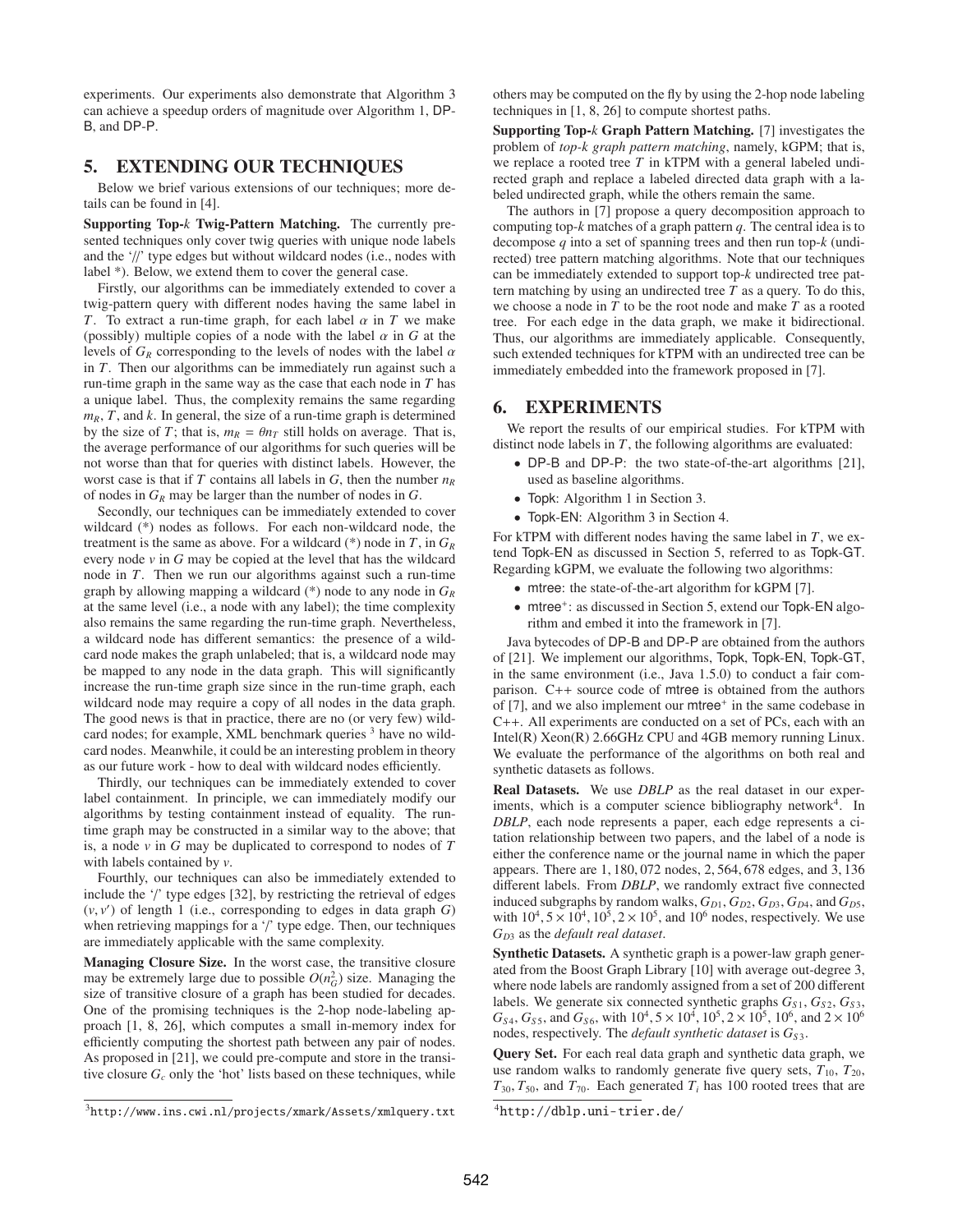subtrees of the run-time graph, and each query tree has *i* nodes with distinct node labels. The *default query set* is  $T_{50}$ . Since in real data graphs, we cannot generate  $T_{100}$ , we generate  $T_{100}$  in addition to the five query sets above for the synthetic data graphs.

*k* varies from 10 to 100 with *default value* 20. *Unless otherwise specified, default settings are adopted in our experiments.* Note that in the experiments, total time means average total time, including both CPU and I/O time.

# 6.1 Experimental Results

Eval-I: Pre-Computation Cost of Transitive Closure. The computation time and sizes of transitive closures (i.e., organized in the form of tables  $L^{\alpha}_{\beta}$  as discussed in Sections 3.1 and 4.1) are shown in Table 2, where the first three columns show that for real datasets and the last three columns for synthetic datasets. Note that the precomputation is conducted off-line.

|          | Time of | Size of |                 | Time of | Size of |
|----------|---------|---------|-----------------|---------|---------|
| Graph    | TC(s)   | TC(GB)  | Graph           | TC(s)   | TC(GB)  |
| $G_{D1}$ | 80      | 0.123   | $G_{S1}$        | 26      | 0.261   |
| $G_{D2}$ | 335     | 0.877   | $G_{S2}$        | 181     | 1.004   |
| $G_{D3}$ | 631     | 1.8     | $G_{S3}$        | 843     | 2.5     |
| $G_{D4}$ | 945     | 4.5     | G <sub>S4</sub> | 2,438   | 7.3     |
| $G_{D5}$ | 39, 305 | 98      | $G_{S5}$        | 23,785  | 77      |
|          |         |         | $G_{S6}$        | 69,688  | 247     |

Table 2: Computational costs of transitive closures



(e) Enumeration time w.r.t.  $G_{D3}$  (f) Enumeration time w.r.t.  $G_{S3}$ Figure 6: Comparing with DP-B and DP-P ( $T = T_{20}$ , vary  $k$ ) Eval-II: Evaluating Topk & Topk-EN over DP-B & DP-P. We use default data graphs and  $T_{20}$  (i.e., query trees with 20 nodes). We do not vary the sizes of query and data graphs since the bytecodes obtained for DP-B and DP-P cannot run for large queries and graphs. Figure 6(a) and Figure 6(b) show the total running time of the four algorithms. As demonstrated, Topk and Topk-EN are sig-

nificantly faster than DP-B and DP-P, and Topk-EN achieves up to 2 orders of magnitude speed-up against DP-B and DP-P. The experiment also shows that when *k* is small, our techniques are not quite sensitive to the values of *k*. This is because the query processing time is dominated by the time for computing the top-1 match when *k* is small.

Figures 6(c) and 6(d) report the time to generate the top-1 result by the four algorithms, respectively, including I/O time and CPU time. Since DP-B and Topk include the total I/O time (i.e., in loading in the run-time graph) in generating the top-1 result, we use the blank bars in Topk to illustrate the I/O time for loading in the run-time graph. As depicted, our algorithms significantly outperform DP-B and DP-P, and Topk-EN performs the best. Figure 6(e) and Figure 6(f) show the total time for generating the top-*l* results

after generating the top-1 result. It shows that DP-P and Topk-EN are slower than DP-B and Topk, respectively. This is because that during the computation, both DP-P and Topk-EN involve I/O costs but DP-B and Topk do not. When *k* gets larger, the time of DP-P and Topk-EN is closer to that of DP-B and Topk, respectively. This is because that the CPU costs of DP-P and Topk-EN are lower than those of DP-B and Topk in practice; thus, when *k* gets larger, the I/O costs in DP-P and Topk-EN become less significant.

In fact, for small queries (e.g., with 5 - 20 nodes), our techniques Topk and Topk-EN also outperform DP-B and DP-P by up to two orders of magnitude, due to space limits we do not report the results here. Thus, next we will only evaluate the scalability of our techniques and discard comparisons with DP-B and DP-P.



Eval-III: Scalability Testing for kTPM. We evaluate the scalability of Topk and Topk-EN against *k*, and the sizes of *T* and *G*.

Figure 7(a) and Figure 7(b) demonstrate the impacts of *k* with *T*<sup>50</sup> that are similar to those in Figure 6(a) and Figure 6(b).

Figure 7(c) and Figure 7(d) evaluate the impacts of query sizes. Note that for real data graphs, we are unable to retrieve  $T_{100}$  due to graph characteristics; thus maximal query is  $T_{70}$ . While Topk-EN still significantly outperforms Topk, the running time of Topk-EN grows faster on real data graph than that on synthetic data graph. This is because that when the size of *T* increases, the ratio of average degree of run-time graph of real graph over that of synthetic graph increases; subsequently, the ratio of number of edges loaded in by Topk-EN for real graph over that for synthetic graph also increases. Table 3 shows the sizes of run-time graphs for real graph and synthetic graph, respectively.

|           | $G_{D3}$             |                                | $G_{S3}$           |                     |  |
|-----------|----------------------|--------------------------------|--------------------|---------------------|--|
|           | #nodes of $G_R$      | #edges of $G_R$                | #nodes of $G_R$    | #edges of $G_R$     |  |
| $T_{10}$  | $39.5 \times 10^3$   | $1.826 \times 10^3$            | $5 \times 10^3$    | $32 \times 10^3$    |  |
| $T_{30}$  | $45.5 \times 10^{3}$ | 2.361 $\times$ 10 <sup>3</sup> | $15 \times 10^{3}$ | $107 \times 10^{3}$ |  |
| $T_{50}$  | $51.4 \times 10^3$   | 2.840 $\times$ 10 <sup>3</sup> | $25 \times 10^3$   | $178 \times 10^{3}$ |  |
| $T_{70}$  | $55.4 \times 10^3$   | $3,007 \times 10^{3}$          | $35 \times 10^{3}$ | $250 \times 10^{3}$ |  |
| $T_{100}$ |                      |                                | $50 \times 10^{3}$ | $394 \times 10^{3}$ |  |

Table 3: Average sizes of run-time graphs (i.e., *GR*) Figure 7(e) and Figure 7(f) demonstrate the impacts of data graph sizes. Topk-EN still significantly outperforms Topk. Moreover, Topk even cannot run on  $G_{D5}$  due to running out of memory.

Eval-IV: General Top-*k* Twig-Pattern Matching. Query sets are generated in a similar way except that node labels are not enforced to be distinct. In fact, each query tree generated has multiple nodes with the same label, and the *average label duplication ratios* (i.e., 1 − #distinct labels #nodes ) are 17.2% (for *T*10), 42.3% (*T*30), 50.2% (*T*50), and 54.5% ( $T_{70}$ ) regarding  $G_{D3}$ , and 2.2% (for  $T_{10}$ ), 7.3% ( $T_{30}$ ), 13.8%  $(T_{50})$ , 18.6%  $(T_{70})$ , and 24.9%  $(T_{100})$  regarding  $G_{53}$ . Figure 8 re